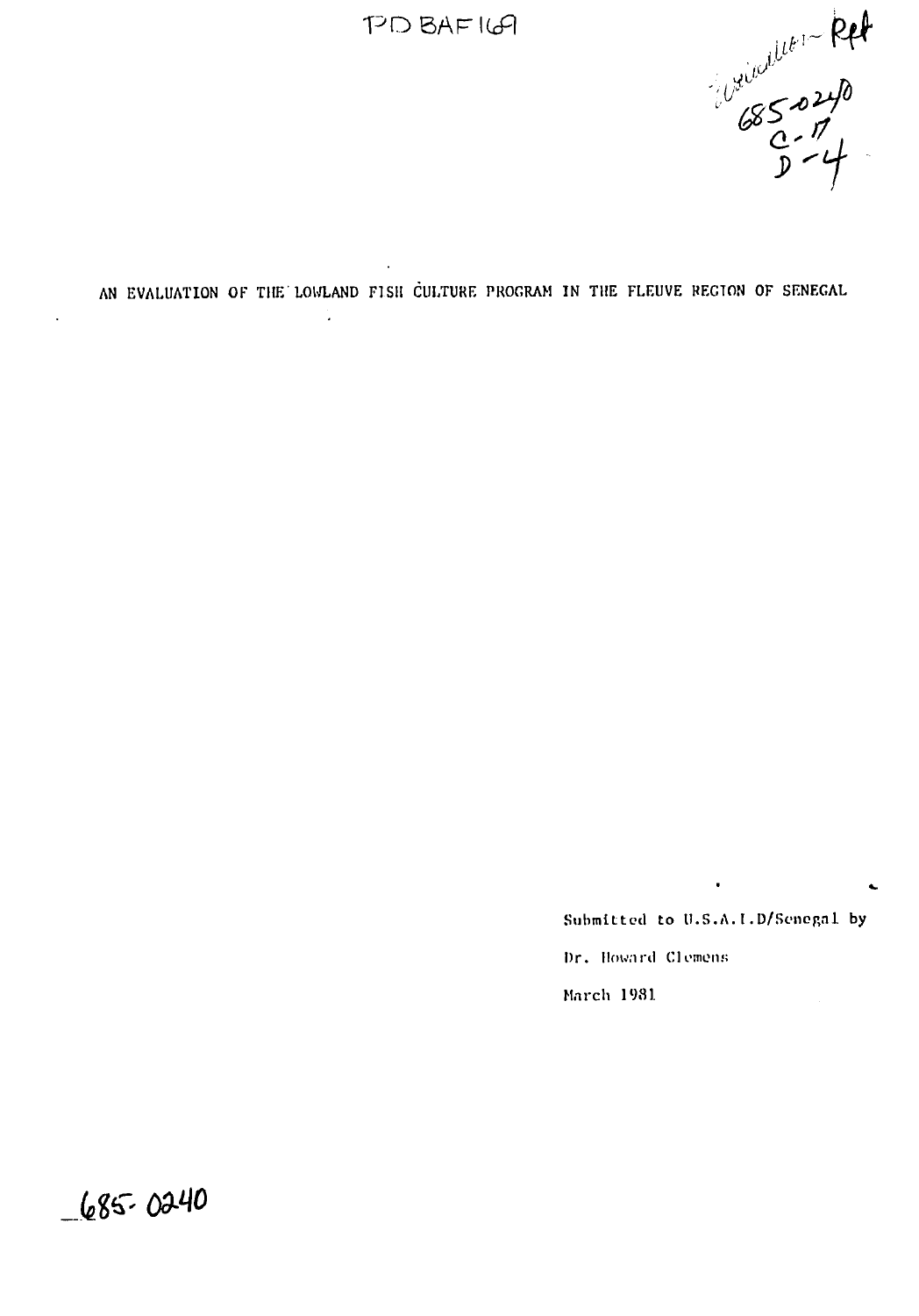## INTRODUCTION

This report is intended to furnish an assessment of the Lowland Fish Culture program (685-0240) in the Fleuve region of Senegal. During the Februray 21 to March 3 consultation, the consultant visited the sites of seven Peace Corps Volunteers and Senegalese counterparts In addition to discussing the present status and future possibilities of the project with Eaux et Forêts, FAED, Peace Corps and USAID. The report provides a general outline of the present status of the project in addition to an analysis of its economic feasibility. Finally, project expans on is outlined in term of responsibilities and roles of each organization involved.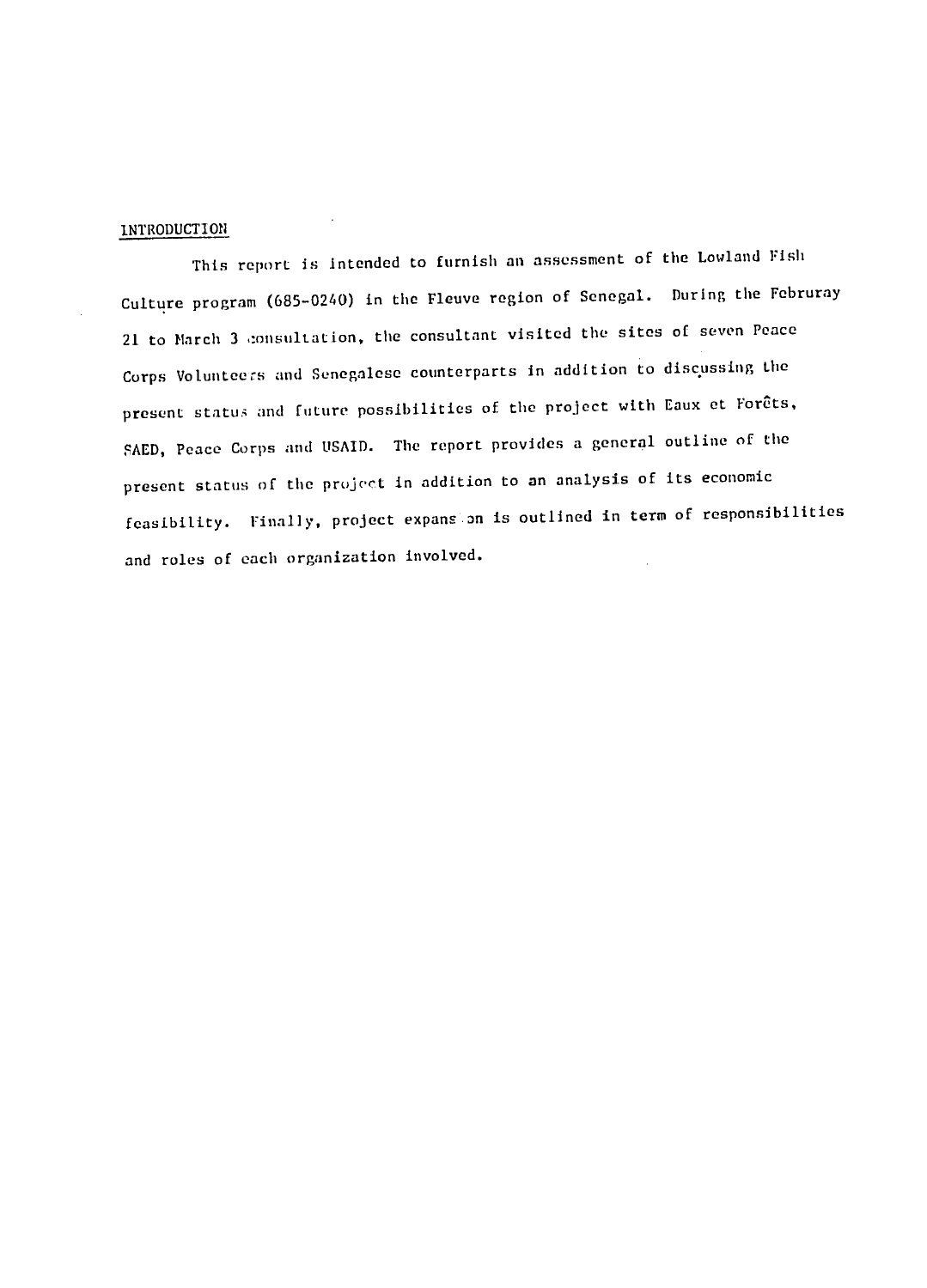### **PRESENT STATUS**

#### Fish station and demonstration sites

A fish station has been completed in Richard Toll to provide fingerlings for newly constructed fish ponds on the irrigated perimeters. Constructed with machinery donated by the Compagnie Sucrière Senegalese (CSS) and materials financed by U.S.A.I.D., the station is comprised of two one-quarter and four one twentieth hectare ponds. An office, classroom and storage facilities have been constructed but remain unfurnished and, consequently, not functional. Eaux et Forets has provided the land for the station, two laborers and one guardian. Peace Corps has supplied a Volunteer to assist with the management of the station.

There are currently six Peace Corps Volunteers undertaking extension work on four **Soci6t** d'Amenagement et d'Exploltation de terres du Delta **(SAED)**  irrigated perimeters (see map and Table **1).** With one exception, each Volunteer is assigned an Eaux et Forêts counterpart. The goal of each Volunteer/counterpart team is to construct and manage two one-half hectare ponds at each site. it is envisioned that all twelve will he in production by the scheduled completion of service of the initial group of Volunteers in November 1981. At several sites, however, the extension team will have constructed additional ponds for an estinated total of twenty-two ponds by the end of 1981. All sites will have harvested one to four crops of fish.

The station has provided approximately 50,000 Tilapia nilotica fingerlings for the initial stocking of the six demonstration ponds currently under production. Fingerlings for the seven ponds presently under construction will also be provided **by** the station.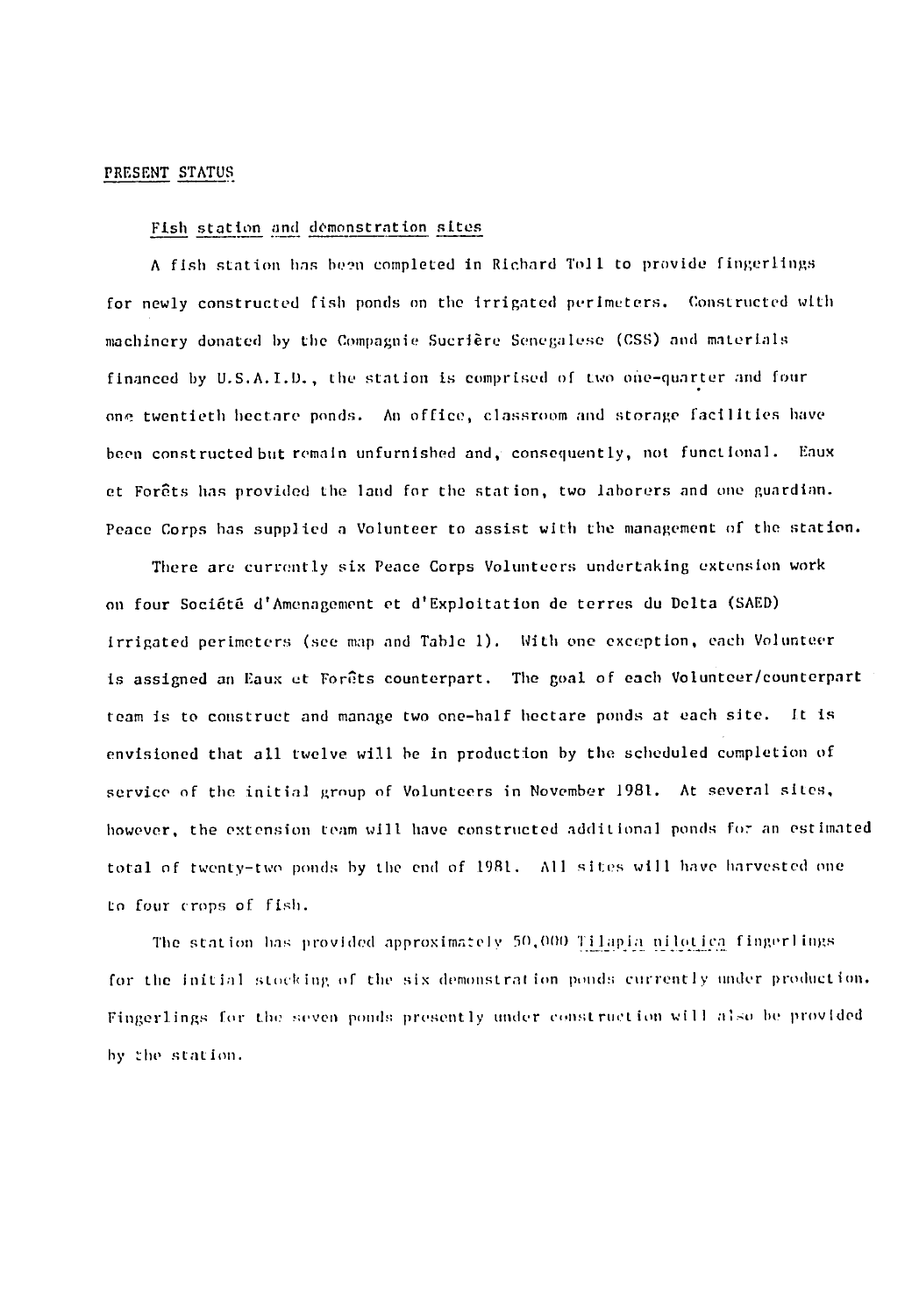| Department                                  | Dagana         | Dagana       | Podor        | Podor          |                |                                                                                |  |
|---------------------------------------------|----------------|--------------|--------------|----------------|----------------|--------------------------------------------------------------------------------|--|
|                                             |                |              |              |                | Podor          | Podor                                                                          |  |
| Perimeter                                   | Dagana         | Dagana       | Nianga       | Guédé          | Guédé          | Haere Lao                                                                      |  |
| Village                                     | Gaya           | Ndiareme     | Nianga       | Guédé Chantier | Gamadni        | Mboumba                                                                        |  |
| SAED Chef de Perimeter                      | Samba Fall     | Samba Fall   | Ousnan Sy    | M. Diatta      |                | Abou Ndiaye                                                                    |  |
| E & F Agent technique                       | $\hbox{ }$     | Mamadou Sané | Ciré Seck    |                |                | Assaan Diop Ousman Darry Abdoulaye Loun                                        |  |
| Peace Corps Volunteer                       |                |              |              |                |                | Sean Mackey Chuck Chopak Andrea Hough Cindy Bower Bennett Buckles Philip Carls |  |
| No. ponds completed                         | $\overline{2}$ | 2            | $\mathbf{1}$ | $\mathbf{I}$   | 1              | 0                                                                              |  |
| Surface area (hectares)                     | .30, .35       | .40, .33     | $\cdot$ 4    | $\cdot$ 3      | .5             |                                                                                |  |
| Vo. ponds under construction                | 1              | 5            | 0            | 0              | 0              | ı                                                                              |  |
| Surface area (hectares)                     | .08            | $.2$ each    |              |                |                | .45                                                                            |  |
| Total ponds anticipated<br>by November 1981 | 4              | 7            | 4            | 4              | $\overline{2}$ | 2                                                                              |  |
|                                             |                |              |              |                |                |                                                                                |  |

Table **1.** Summary of location of pond sites, project personnel and fish pond data.

<u> 1988 - Alexandro Alexandro III (m. 1958)</u>

 $\sim$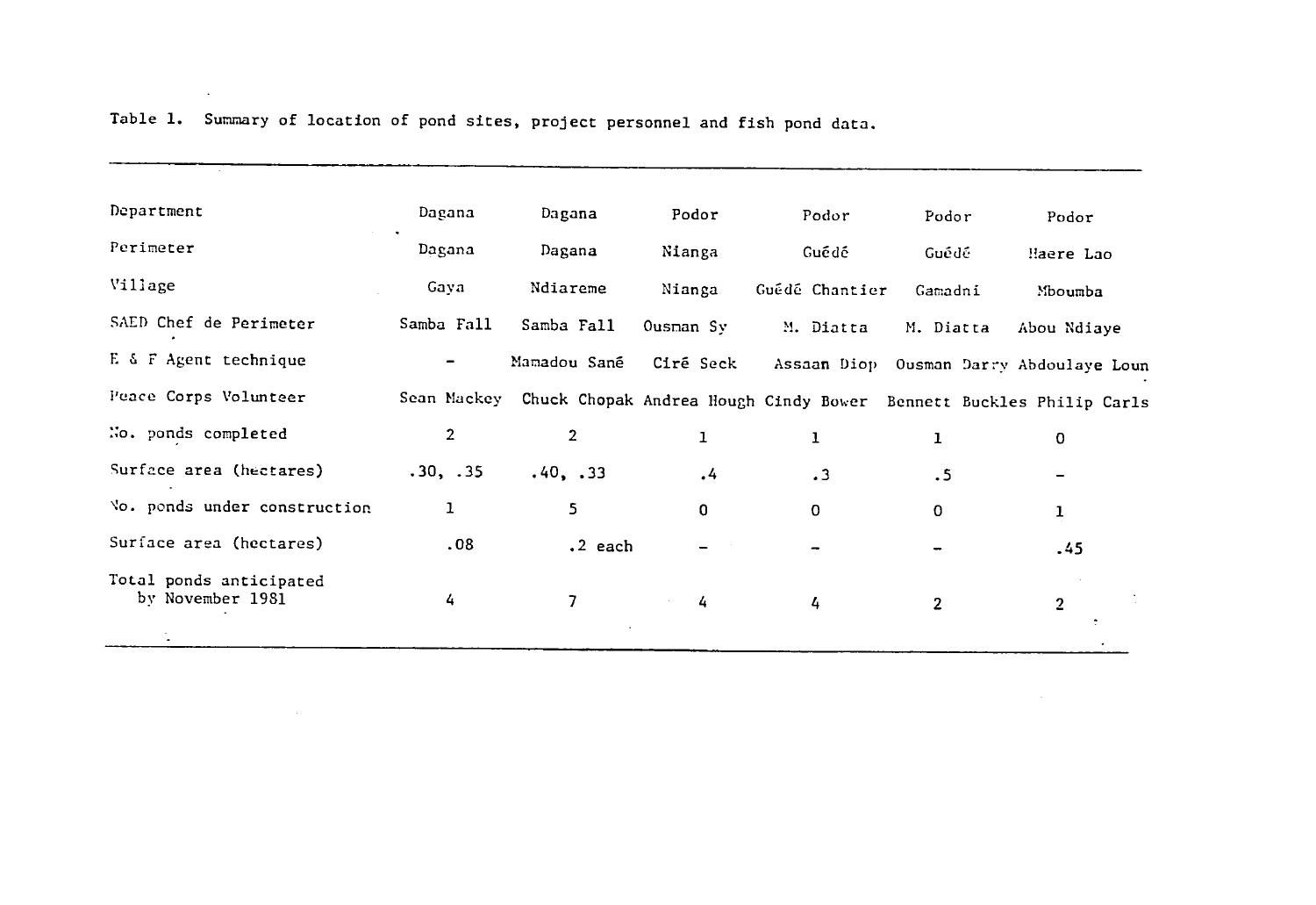

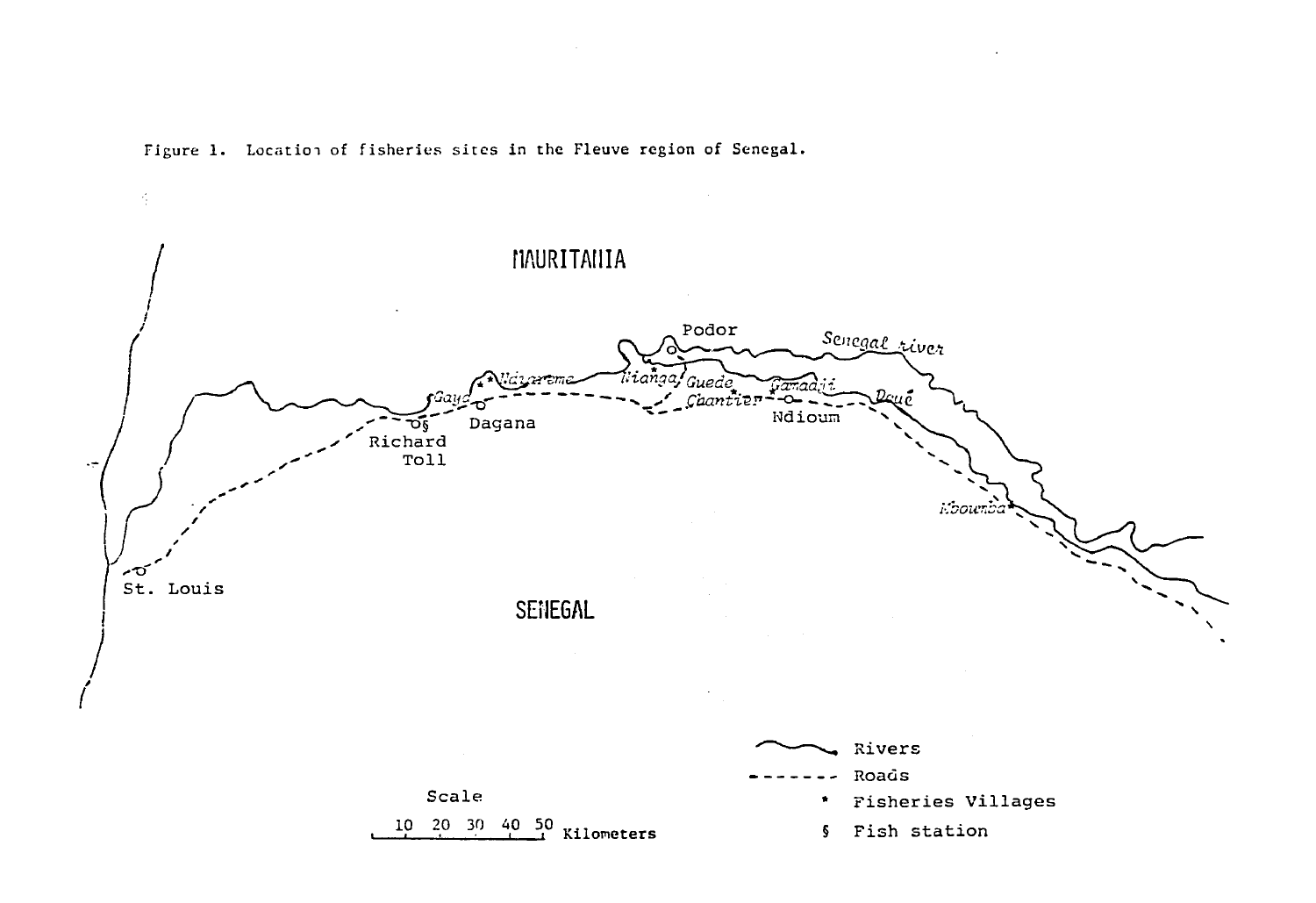Each of the demonstratior ponds utilizes water provided by SAED irrigation systems. Ponds were constructed by bulldozers and/or graders provided by SAED, Travaux Publique (TP), or CSS. The ponds are located from one to six kilometers from the participating villages. Village cooperatives provided the labor force utilized for pond contruction and maintenance.

The ponds currently In production were stocked in October-November 1980 at rates ranging from 1.25 to 1.7 fish per square meter. Fingerlings socked ranged in size from 11 to 23 grams per fish. After four and one half months of growth, the fish in these ponds weigh 90 to 125 grams apiece. A production of 500 to 750 kilograms of food fish (Tilapia greater than 50 grams) per half hectare pond per harvest is anticipated. Fish in these ponds should soon be harvested as they are increasingly channelling their energy into reproduction rather than growth. The unavailability of fry and fingerling nets has made it impossible to evaluate the standing crops of fingerlings produced in perimeter ponds and how adequately they could meet tihe forthcoming restocking needs.

#### **SAED** Particlpot **ion**

Local SAED officials have been very supportive of the project, although a lack of official inter-agency communication has hampered project progress. The extension teams have established a good working relationship with SAED perimeter officials. During the past year there has been a significant bureaucrat *ic* shuffle in SAID which has resulttd in **a** better r lationship hetween project personnel and fAED officials.

SAED has placed irrigated land, earth moving equipment, rice bran and fertilizer at the project's disposal. Earth moving machines have been provided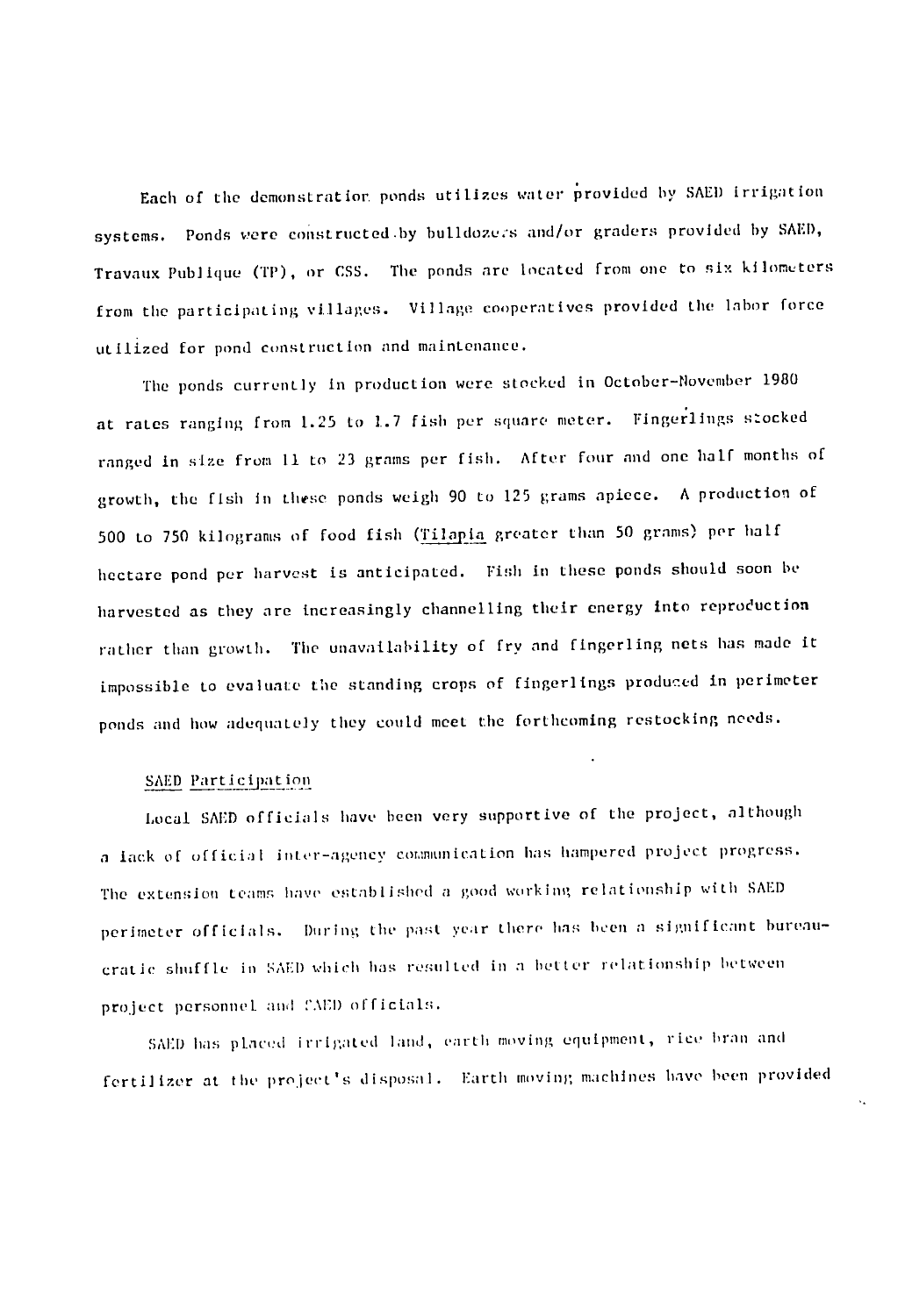free of charge or for the Cust of the fuel consumed. To date their cooperat *ion*  has been informal and has offered little opportunity for advanced scheduling of earthmoving machinery between the extension team and SAED. Thus there has been considerable uncertainty **in** planning pond construction and increased cost due to a less efficient organization of machine use. In addition, no SAED machinery has been made available in the eastern-most site (Mhoumba), seriously hindering progress.

## $Eaux$  et Forêts Participation

The present Eaux et Forcts project staff is supportive of the program. The Director of Eaux et Forêts in Dakar has an excellent understanding of the potential for fish culture in the Fleuve region as well as the problems involved in its establishment as a viable enterprise. The working environment between the differeni project agencies (Peace Corps, **SAlI)** and Eaux **et** Forgts) operating In the Fleive was strained at the early stages. Since the appointment **of** Mr. Pava **Sy** as interim project coordinator, this situation has greatly Improved. Mr. Sy has been understanding and supportive, actively involved, and has done an excellent **job of** explaining the program to a vast array of visitors and officials. In addition, recent monthly meetings with the Volunteers and counterparts have been fruitful In the evaluat ion and coordin ation **of** fish ulture activities.

All the Eaux et Forêts counterparts have had some training in fish culture and there is an active program for providing CEAO, UNDP, FAO-CIVS, USAID and French scholarships for further education. One element lacking in their training is practical experience. Counterparts should develop their extension skills by working alongside the Peace Corps Volunteers.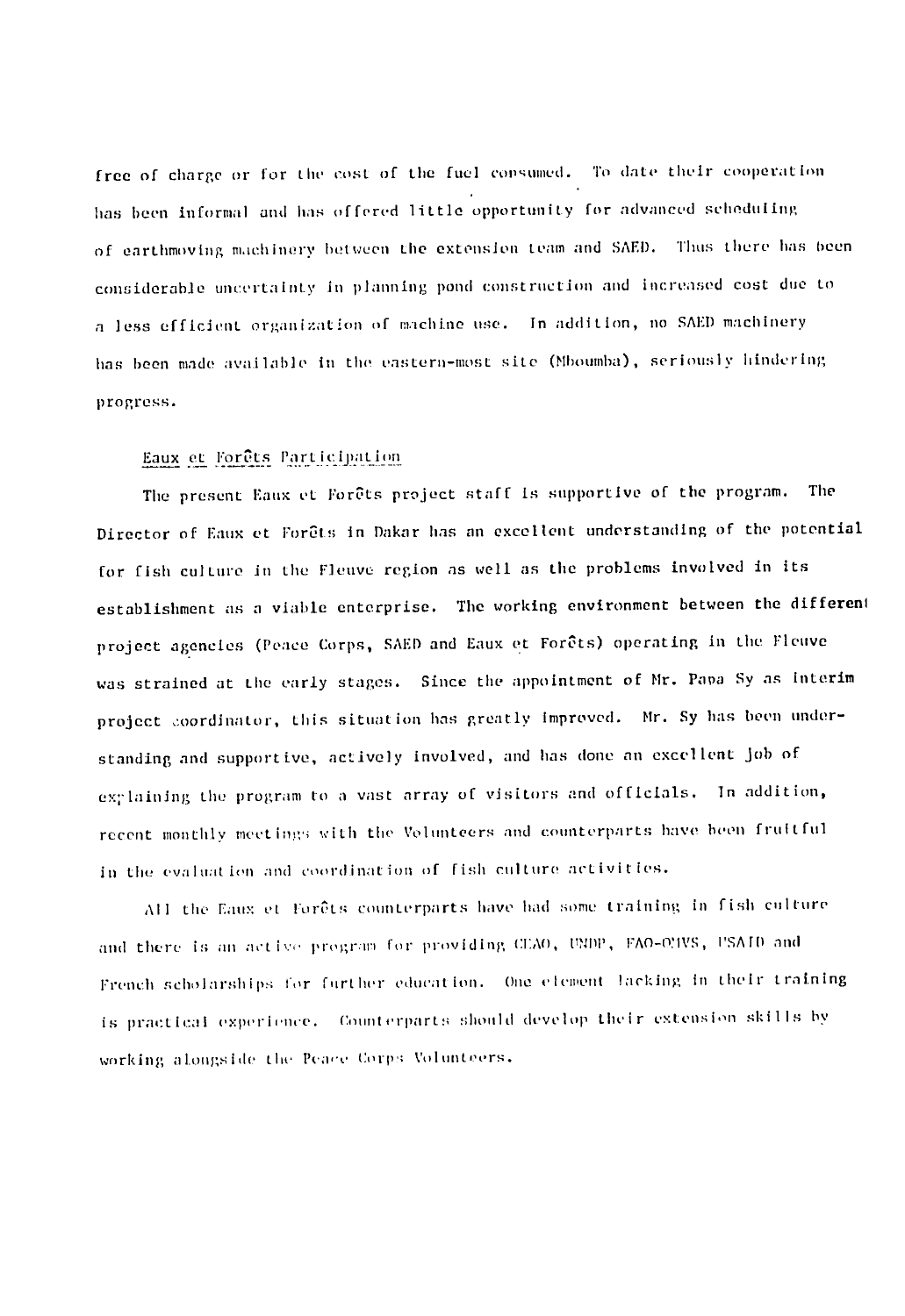# **Villay\_** cooperat **[ves**

Village cooperatives are responsible for the management of perimeter fish ponds. Cooperatives vary greatly in size, organization and in **the** system for allocation of labor. Extension teams have worked with established rice cooperatives or formed new groups specifically for fish culture, adapting organizational structures as the need dictates.

The Nianga cooperative includes 370 members-a seemingly unmanageable number-but is divided into 14 subgroups. Each subgroup is responsible for sending a person to feed the fish on a rotating daily basis. The Volunteer/ counterpart never know who is doing the feeding, but the word apparently passes from person to person as to how the work should **be** done.

At Gamadji, the **150** member cooperative has not taken full responsibility for the management of the pond. When the Volunteer is at his site, he is assumed to be responsible. When he leaves, however, the coop members do a good **job** of feeding, fertilizing and maintaining the water level.

At the two sites in the Dagana perimeter, <u>ad hoc</u> fish cooperatives were established from interested villagers. 70 members, responsible for two ponds, compose the Ndiarème coop, while Gaya has two coops of 30 men each managing one pond. This arrangement is also successful in getting villagers to work at the ponds six days a week. Cooperative members in Ndiarème h<mark>av</mark>e contributed 1000 CFA each for the construction of an additional five ponds ard a mud brick storage facility.

**coolr' rative was** involved inhand dressing **the** *dikes* **of a haif-The Mbolnuba**  hectare pond and in hand digging a **30** meter drainage canal. This was a considerable undertaking and was accomplished in a short period of time by distributing the work evenly among **the 250** members.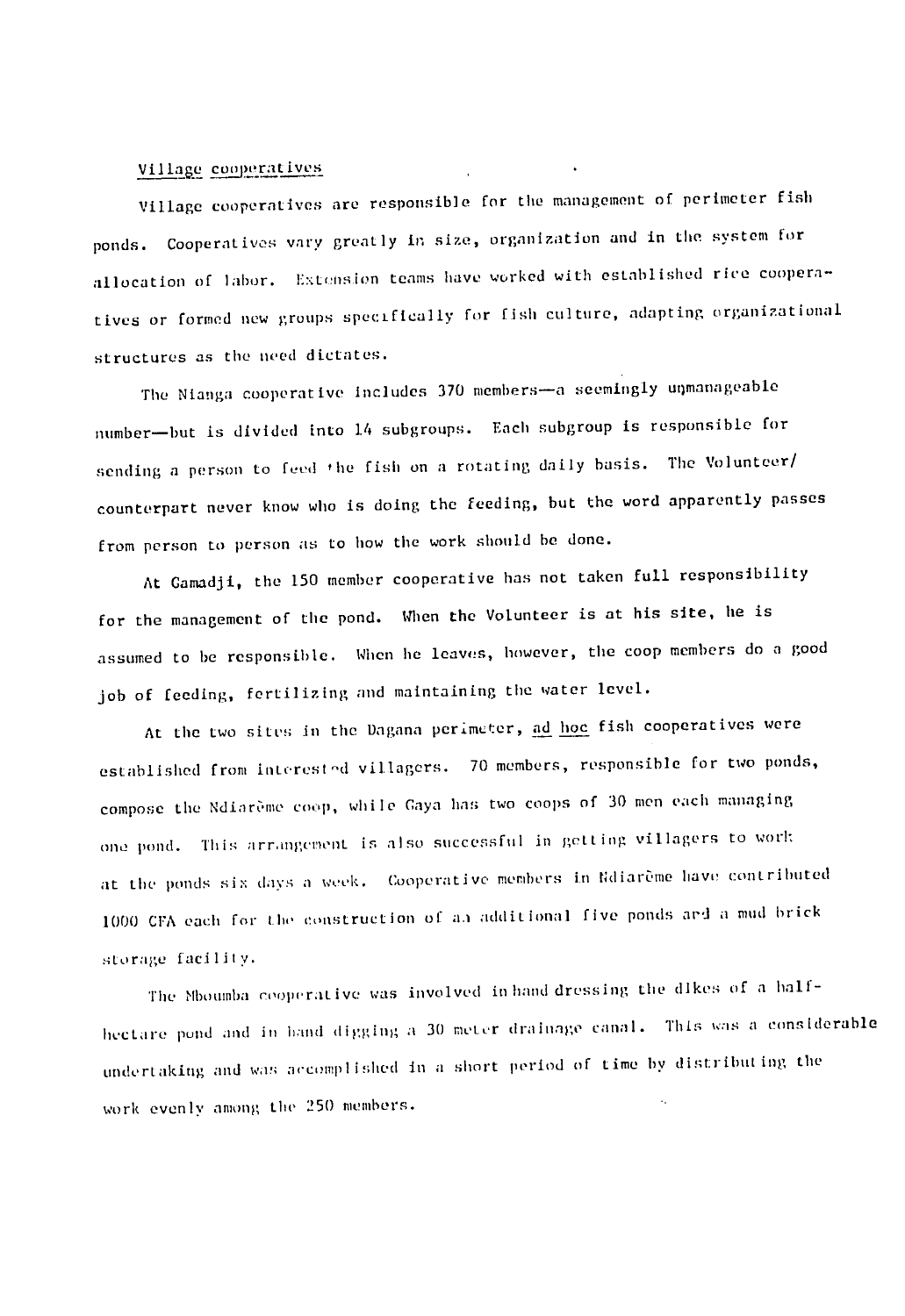From the color. (fertility) of the water and the condition of the fish, *<sup>I</sup>*heleive that Senegalese cuops are doing a far superior job of management in comparision to individual fish farmers in other African countries during the initial year of *the* project. Many different organizational strategies have been attempted and all seem to be working satisfactorily. The cuoperatives are structurally flexible and have adapted well to fish pond management.

# Pace Corps Vol unteer evaluation

The Volunteers are in good . pirits and have a positive attitude toward their work. In most cases, the necessary adjustment to village **life** and languages has beer accomplished with relatively few problems. The Volunteers have gained the respect and confidence of the people they work with: count<mark>erparts</mark> members of the cooperatives, and officials of Eaux et Forêts and SAED.

### Concluding remarks

Interest and participation in this fish culture project is present at all levels within the various collaborating agencies. SAED and Eaux et Forêts officials have shown interest, szpport and a willingness to actively participate in the project. There is an increasing awareness of the project and its potential among agencies not directly involved. For example, FAO is posting a fish culture expert to undertake research in the Fleuve region in April. Village cooperatives are providing effective pond management. Counterparts are actively involved at the village level. Peace Corps Volunteers feel that the project is progressing very satisfactorily and not one has early terminated despite the early frustrations involved in initiating this activity. Finally, I was informed that the President of Senegal and the Minister of Rural Development are very interested in developing

 $\overline{9}$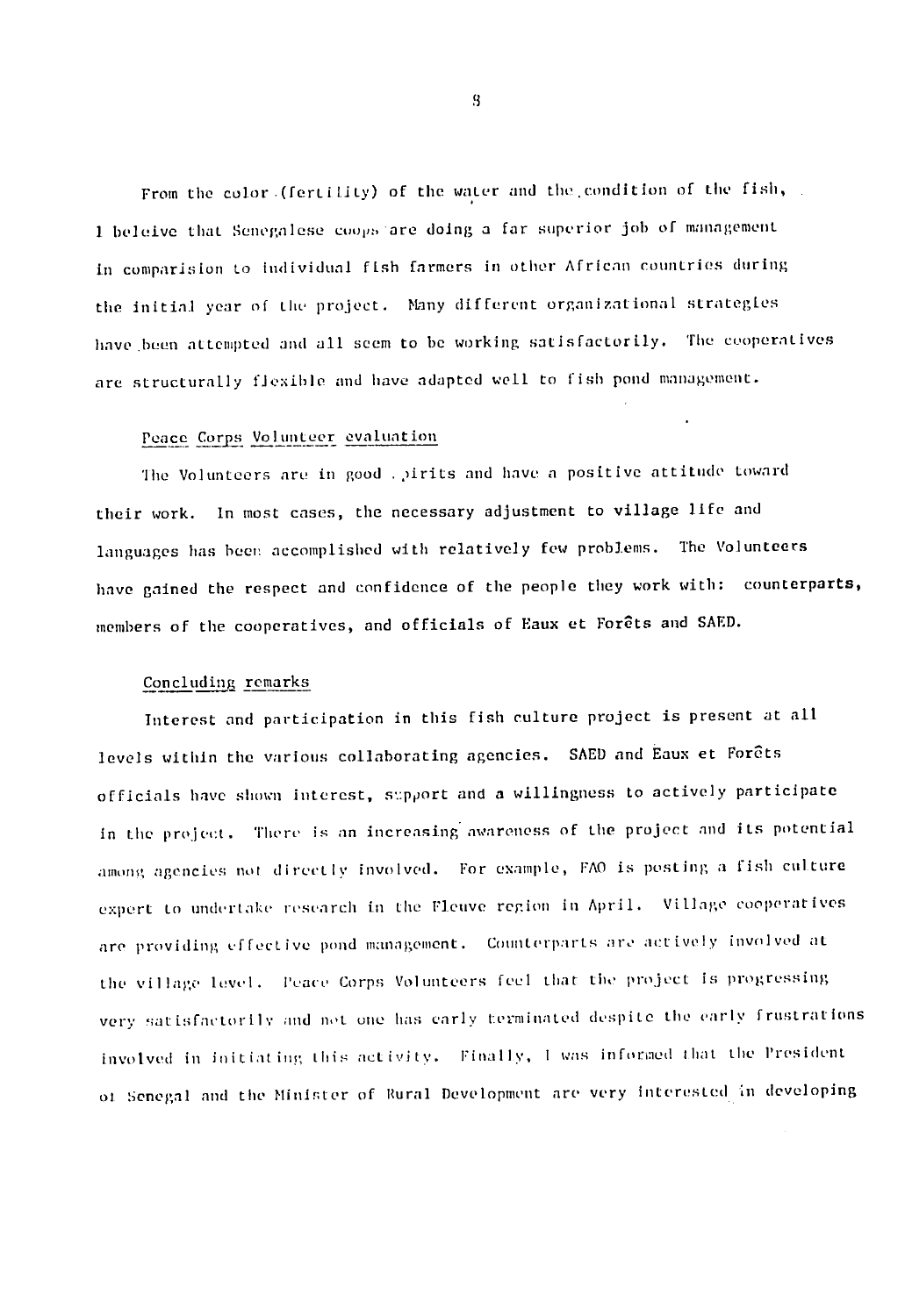fish culture. The President said in a recent speech that he wanted to bring fish culture to all regions of Senegal. The new five year plan, to be published in July, is said to contain a section on fish culture based on a report the Prime Minister asked the Secretary of State for Eaux et Forêts to prepare.

#### ECONOMIC FEASIBILITY

Construction and operational costs of the six perimeter ponds under production have been collected by extension teams. Total costs for construction were variable as type of machine (bulldozer or grader), extent of work and cost of transport to and from construction sites differed between locations. Operational costs, in contrast, tended to be similar.

As no harvests have yet been undertaken, production and market price are extrapolated from growth samples and monitoring of the local market for fresh fish. During the consultation, all ponds under prodcution were seine sampled and the fish weighed. Market prices in the Dagana and Podor departments have been analyzed ty the extension teams during the past year. Generally, prices of rresh fish have ranged from 150 to 250 CFA per kilogram. On the basis  $\circ$ these figures, an analysis of the costs and revenues of perimeter ponds is presented. Costs are generalized for a one-half hectare pond as this is the targeted pond size and costs and revenues can be doubled to yield figures per hectare.

#### Assumpt ions

Analysis of economic feasibility is based on the following assumptions:

- A) Costs
	- 1) Pond construction to date has been undertaken by different types (bulldozer, grader and backhoe) and sizes of machines. As the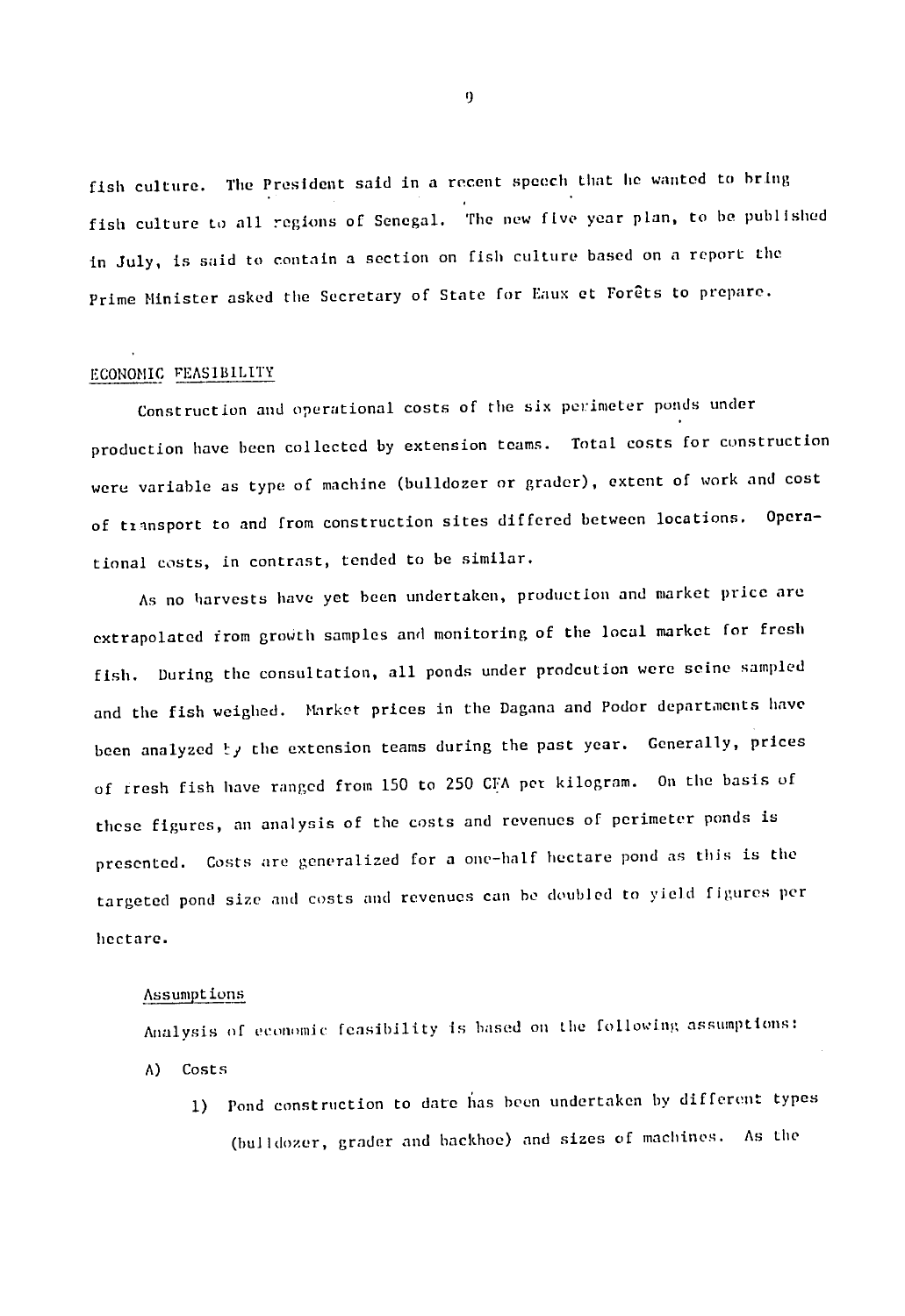cost of machine rental is difficult **to** quantify, It **in** estimated from the cost of renting'a bulldozer for four hours. In actuality, the earth moving equipment has been placed at the project's dis;posal by SAED, **CSS** and TI free *of* charge or *for* the price of diesel. fuel utilized.

- 2) Labor costs for construction, maintenance and harvesting are calculated at a wage of 350 CFA/day. This is lower Lhan standard wage in urban areas, but is a generally accepted wage for farm labor. Labor costs are calculated to give an accurate reflection **of** the economic cost, even though in practice all work is done **by** cooperative members.
- **3)** Water cost is based on a figure between the assessed price per hectare for rice and tomatoes **(25,000** and **35,000 CFA** respectively). SAED bases this figure in part on the cash benefits from rice and tomatoes. Revenues from fish culture are expected to surpass those of rice, but not those of tomatoes. At present, **SAED** is not charging for water although it is assumed that this will become a real cost as the activity expands.
- 4) There is no assessment for rent as existing ponds are situated on previously uncultivated land. These areas are located on sloping land, requiring considerable development costs for the *prod t.ion* of rile or *tomat-oe.t , or in* arta *of* **higl** soil salliity.
- 5) Supplementary food is de-emphasized in the budget since the present production of rice bran at Ross Bethio (120 tons/year) *'uould limit future development.* Production *is based on fertilizing* and composting inputs with a small amount of supplementary feeding.

**If)**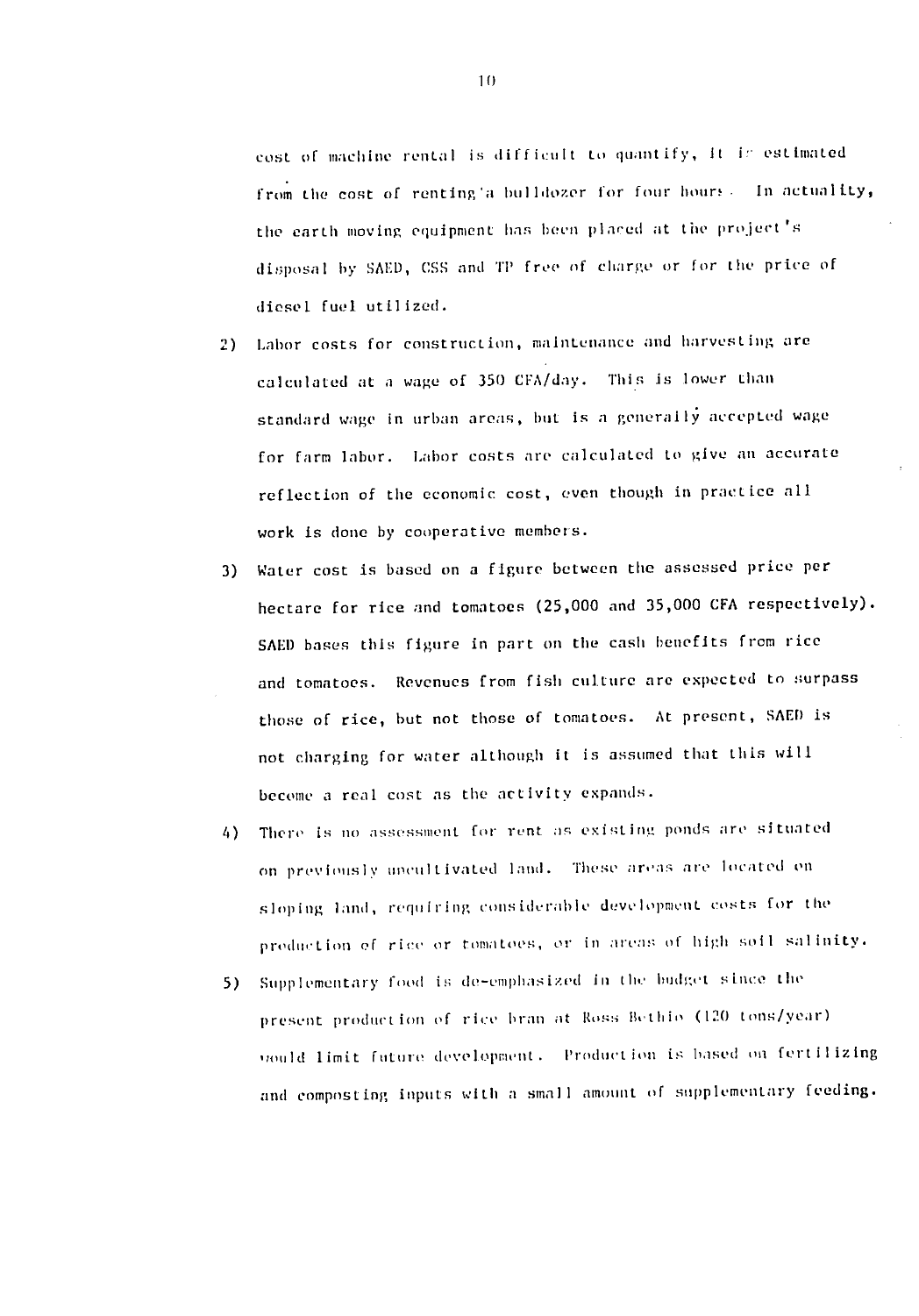- 6) The marketing cost is based on the price of a horse cart to transport 50-100 kilograms of fish 5 to 10 kilometers. Round trip cost is computed at 50 to 100 CFA per trip. This cost may not be assessed on all sites as fish can be sold on the pond bank.
- 7) The price of fertilizer (13-46-0) is assessed at 25 CFA/kg as this represents the current SAED price in the Fleuve region. Water damaged fertilizer sacks have frequently been donated to the cooperatives free of charne.
- The recommended price for fingerlings is 10 fish/5 CFA. 8) Presently, fingerlings are being supplied by Eaux et Forêts at no charge. Farmers will restock ponds with fingerlings obtained at harvests thereby decreasing or eliminating completely the cost of purchasing them from the station.
- 9) U.S.A.I.D as part of project funding has purchased shovels. wheelbarrels and other tools used in pond construction and maintenance totalling 203,340 CFA/site. It should be pointed out that these fools were purchased under the assumption that fish ponds were to be hand dug and the supplied tools greatly outstripped the need. Project funds were also utilized to purchase nets for harvesting. A generalized cost for tools and nets vas difficult to quantity (and hense not included) since they are being used by a number of ponds and many of these items are also present in the village. While some expenditure will be necessary for tools and nets, it should represent a very minor cost.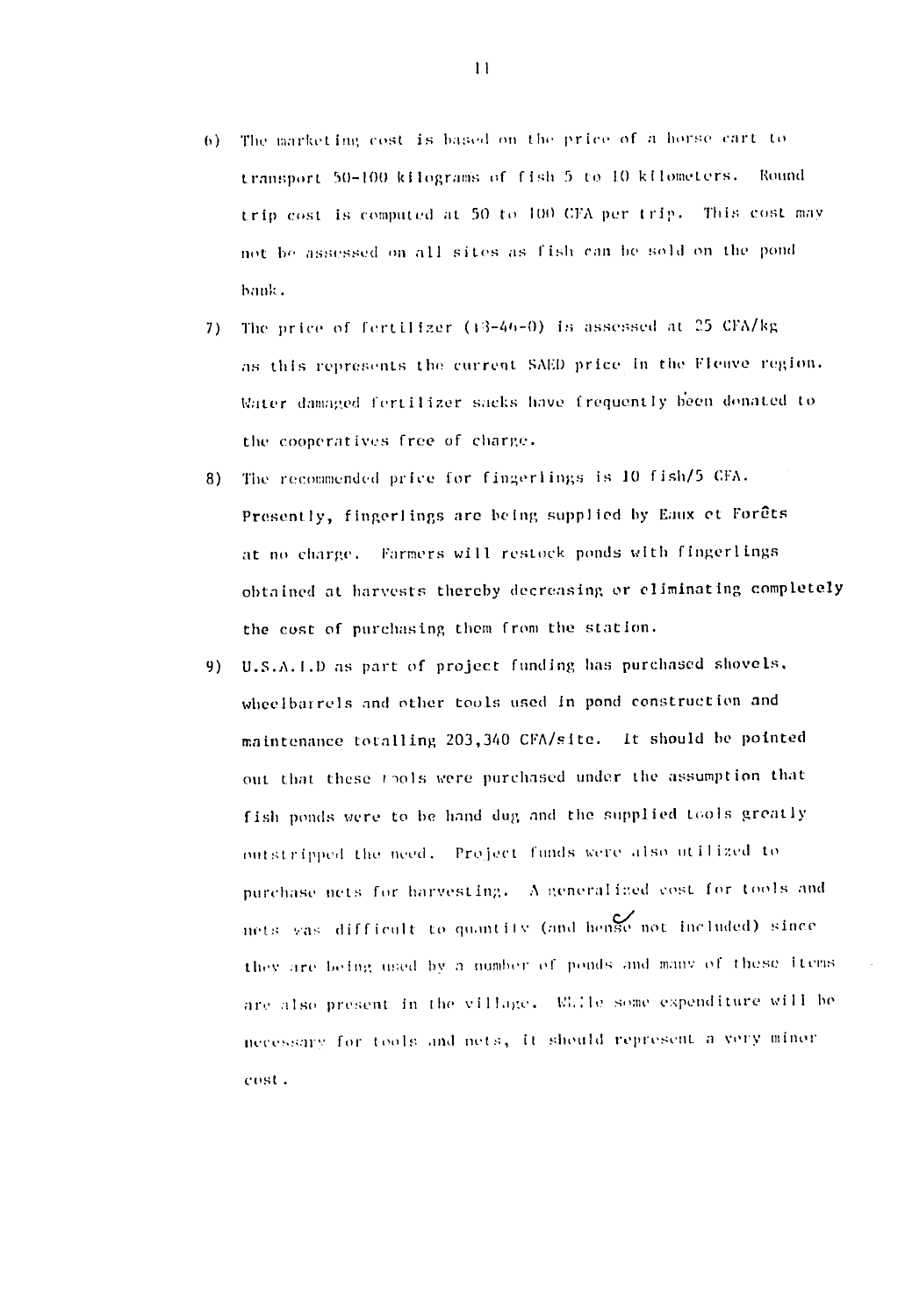- B) Benef its
	- 1) Two harvests will be undertaken each year at six month intervals.
	- 2) Other potential benefits such as improved diets and fertilized mud from the pond bottom were not calculated due to the difficulty in quantifying these benefits.
	- 3) Selectivity analysis is done varying the market price of river fish and on two levels of yearly production for a one-half hectare pond. Market prices **of** fresh river fish vary from **150 to 250 CFA**  per kilogram. Presently 5 to 10 tons of ocean fish are trucked Into the region daily from St. Louis. In initial preference testing of the market, it appears that fresh fish caught locally are preferred. Therefore, it is assumed that the fish produced in fish ponds will favorably compete with ocean fish which sell at a similar price. Samples of ponds currently under production predice harvests of 1000 to 1500  $kg/l$ , hectare/year. These ponds **were** stocked conservatively at **1.25** to **1.7** fish/meter square. **If**  stocking rates are doubled, production can reach 2 to 4 metric tons/h hectare/year.
- **C)** Other assumptions
	- **1)** The *economic* period **of** the henefit/cost analysis is assumed to *he* In veal-s, a somewhat arbitrary **fi** *'Te chosten* as *a* length of time needed for the *nnew technology* to *ho* fully accepted *and*  understood. A shorter period would of course reduce the benefit/ costs rates.
	- 2) The discount rates used in this analysis are  $10^{\gamma}$  and  $15^{\gamma}$ . Since there is no free market for money in *i*dnegal, this rate represents <sup>a</sup>*rangt* of worlidwie opportunity *vinst; the* higher *level* the *more rea* list *ic.*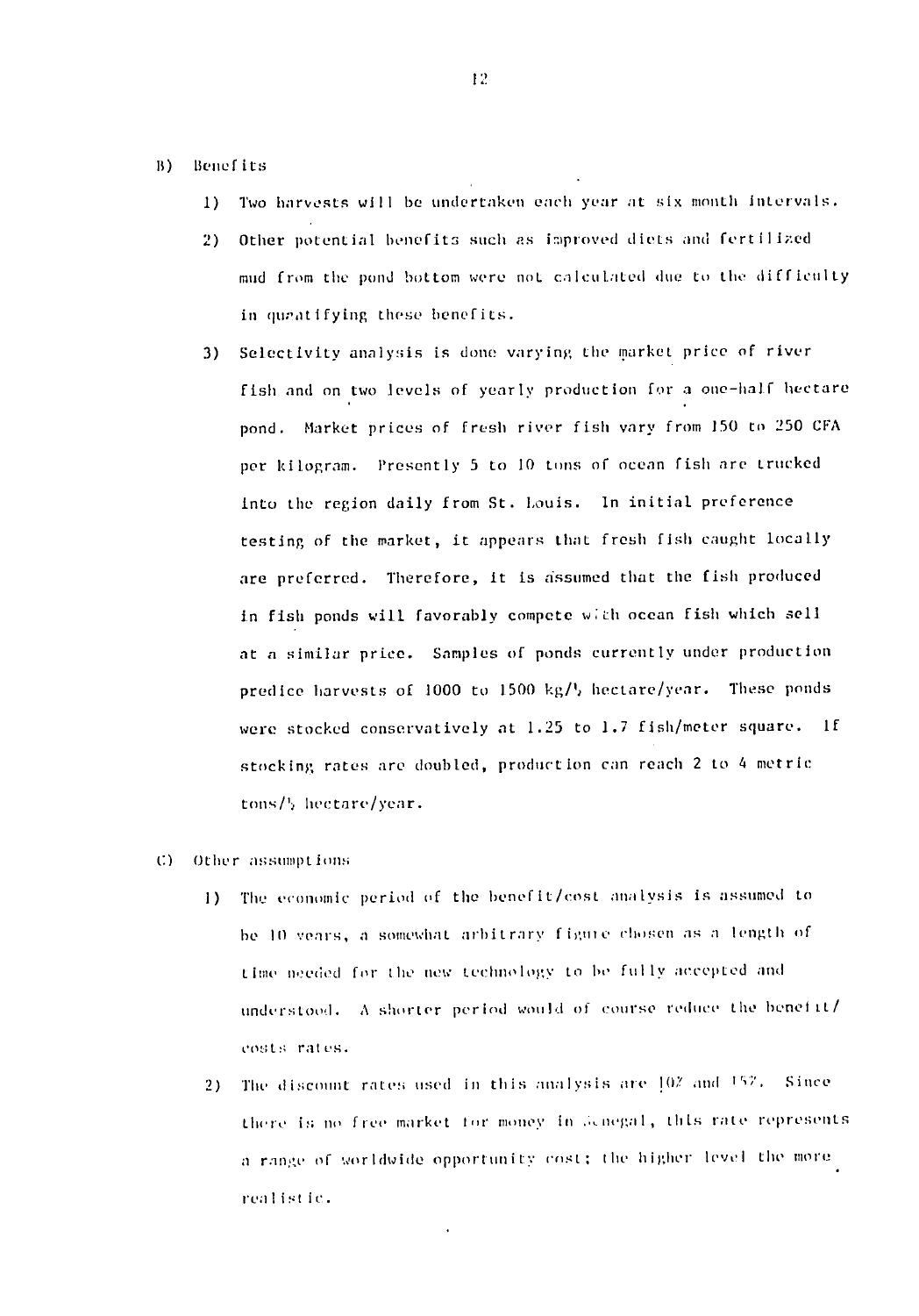|     | A breakdown of the costs and revenues of a generalized half hectare<br>Table 2.<br>pond in the Fleuve Region of Senegal. Units are in Francs CFA. |         |
|-----|---------------------------------------------------------------------------------------------------------------------------------------------------|---------|
| Ι.  | Capital investment (Pond construction)                                                                                                            |         |
|     | Machine rental (bulldozer D7 X 4 hours 9 20,000 CFA/hour                                                                                          | 80,000  |
|     | Materials for inlets, outlets and water control structures<br>(cement, rebar, PVC pipe and lumber)                                                | 29,100  |
|     | 40 man days 0 350 CFA/day<br>Labor:                                                                                                               | 14,000  |
|     | Total                                                                                                                                             | 123,100 |
| II. | Operational costs (per year)                                                                                                                      |         |
|     | Water                                                                                                                                             | 30,000  |
|     | Fingerlings: 15,000 @ 10/5 CFA                                                                                                                    | 15,000  |
|     | 520 kg @ 25 CFA/kg<br>Fertilizer:                                                                                                                 | 26,000  |
|     | Supplementary food, composting and transportation                                                                                                 | 20,000  |
|     | Marketing                                                                                                                                         | 7,500   |
|     | 32 man days @ 350 CFA/day<br>Labor:                                                                                                               | 11,200  |
|     | Rent                                                                                                                                              |         |
|     | Total                                                                                                                                             | 120,900 |
|     |                                                                                                                                                   |         |

# HI. Revenue

Sale of fish 1500 kg @ 175 CFA/kg

262,500

 $\mathcal{L}^{\text{max}}_{\text{max}}$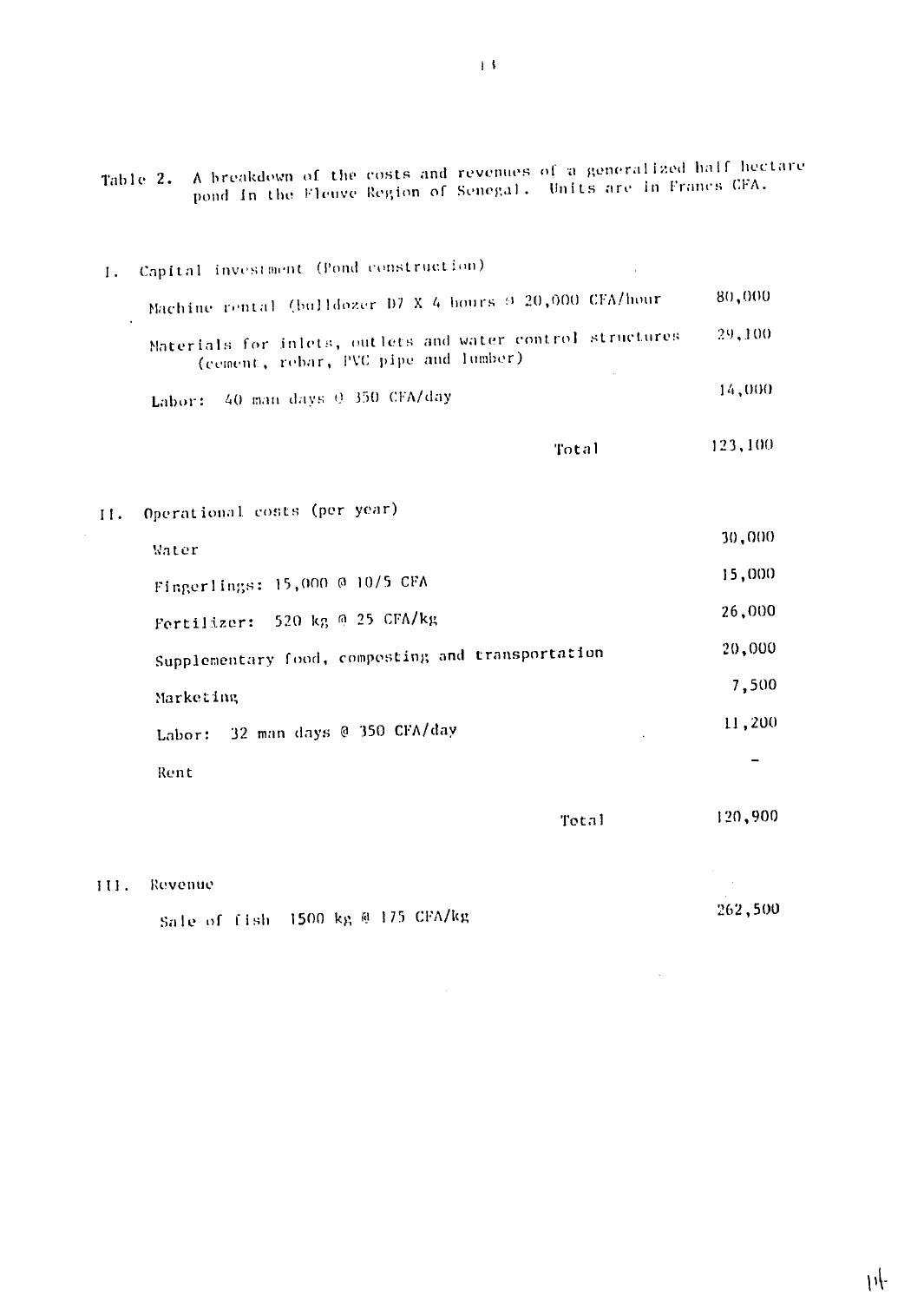|                |         | Project Cost |           | Present Worth |           |           |                   | Present Worth |  |  |
|----------------|---------|--------------|-----------|---------------|-----------|-----------|-------------------|---------------|--|--|
| Year           | Capital | Operational  | Gross     | at $10%$      | at $15\%$ | Benefit   | $at$ $10^\circ$ . | at $15%$      |  |  |
| 1              | 123,000 | 120,900      | 244,000   | 221,818       | 212,174   | 262,500   | 238,636           | 228,261       |  |  |
| $\overline{2}$ |         | 120,900      | 120,900   | 99,917        | 91,418    | 262,500   | 216,942           | 198,488       |  |  |
| 3              |         | 120,900      | 120,900   | 90,834        | 79,494    | 262,500   | 197,220           | 172,598       |  |  |
| 4              |         | 120,900      | 120,900   | 82,575        | 69,125    | 262,500   | 179,291           | 150,085       |  |  |
| 5              |         | 120,900      | 120,900   | 75,069        | 60,109    | 262,500   | 162,992           | 130,509       |  |  |
| 6              |         | 120,900      | 120,900   | 68,245        | 52,268    | 262,500   | 148,174           | 113,486       |  |  |
| 7              |         | 120,900      | 120,900   | 62,041        | 45,451    | 262,500   | 134,704           | 98,683        |  |  |
| 8              |         | 120,900      | 120,900   | 56,401        | 39,522    | 262,500   | 122,455           | 85,812        |  |  |
| 9              |         | 120,900      | 120,900   | 51,273        | 34,367    | 262,500   | 111,326           | 74,619        |  |  |
| 10             |         | 120,900      | 120,900   | 46,612        | 29,885    | 262,500   | 101,203           | 64,886        |  |  |
| Total          | 123,100 | 1,209,000    | 1,332,100 | 854,786       | 713,813   | 2,625,000 | 1,612,948         | 1,317,427     |  |  |
|                |         |              | 1 419 BLO |               |           |           |                   |               |  |  |

|  |  | Table 3. Benefit cost analysis for perimeter fish ponds. Basic analysis 1500 kg/2 hectare/year $\pm$ 175 CFA/Kg |                     |  |  |  |  |  |
|--|--|-----------------------------------------------------------------------------------------------------------------|---------------------|--|--|--|--|--|
|  |  |                                                                                                                 | Units in Francs CFA |  |  |  |  |  |

| <u>Benefit/cost ratio:</u> $10\% \frac{1,612,948}{854,786} = 1.89$ |                                           |  | Net Present worth (in Francs CFA)        |  |
|--------------------------------------------------------------------|-------------------------------------------|--|------------------------------------------|--|
|                                                                    |                                           |  | $10\%$ 1,612,948 - 854,786 = 758,162     |  |
|                                                                    | $15\%$ $\frac{1,317,427}{713,813}$ = 1.85 |  | $15\%$ 1, 317, 427 - 713, 813 = 603, 614 |  |

IRR = 100% (greater than)

 $\mathbb{R}$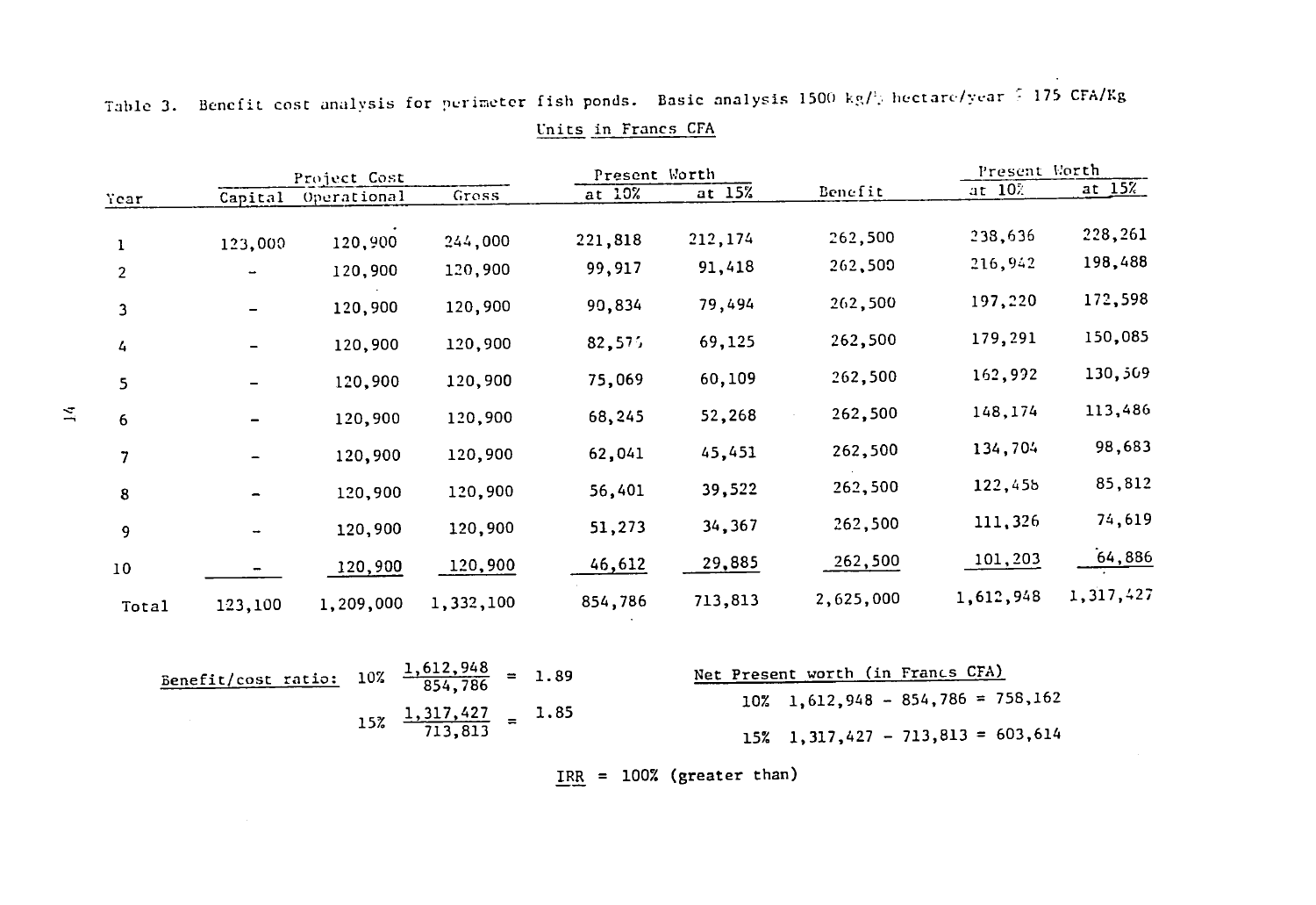D) Sensitivity Amorysis

To test the sensitivity of the basic analytical perameters to potential errors in assumption, several sensitivity tests, all taken at 15% discounting factor are noted below:

Test 1: Production of 1000 kg/<sup>}</sup> hectare/year at a price of 150 CFA/kg. Production of 2000 kg/2 hectare/year at a price of 150 CFA/kg. Test 2: Test 3: Production of 1000 kg/<sup>1</sup> hectare/year at a price of 250 CFA/kg. Test 4: Production of 2000 kg/} hectare/year at a price of 250 CFA/kg. These figures were choses as they represent the low and high ends of market price and yearly production of fish. The benefit/cost ratios, net present worth, and internal rate of return were computed for the basic analysis (Table 2) and the four test summarized below:

| Conditions          | $B/C$ ratio $(15%)$ | NPW (15%)                                                                                                       | IRR   |
|---------------------|---------------------|-----------------------------------------------------------------------------------------------------------------|-------|
| Basic analysis      | 1.85                | 603,614 CFA                                                                                                     | 100%  |
| Test 1              | 1.05                | 39,003                                                                                                          | 27.6% |
| Test 2              | 2.12                | 801,818                                                                                                         | 100%  |
| $\bullet$<br>Test 3 | 1.76                | 540,878                                                                                                         | 100%  |
| Test 4              | 3.51                | 1,795,572                                                                                                       | 100%  |
|                     |                     | and the company's company's company's company's the company's company's company's company's company's company's |       |

Under all sensitivity tests, fish culture is shown to be economically feasible given the stated assumptions. The number of harvests required to repay capital investment costs varies from 1 (Test 4) to 9 (Test 1). As these represent maximum and minimum combined production and marketing conditions, the actual value should be intermediate. Variability in pond size,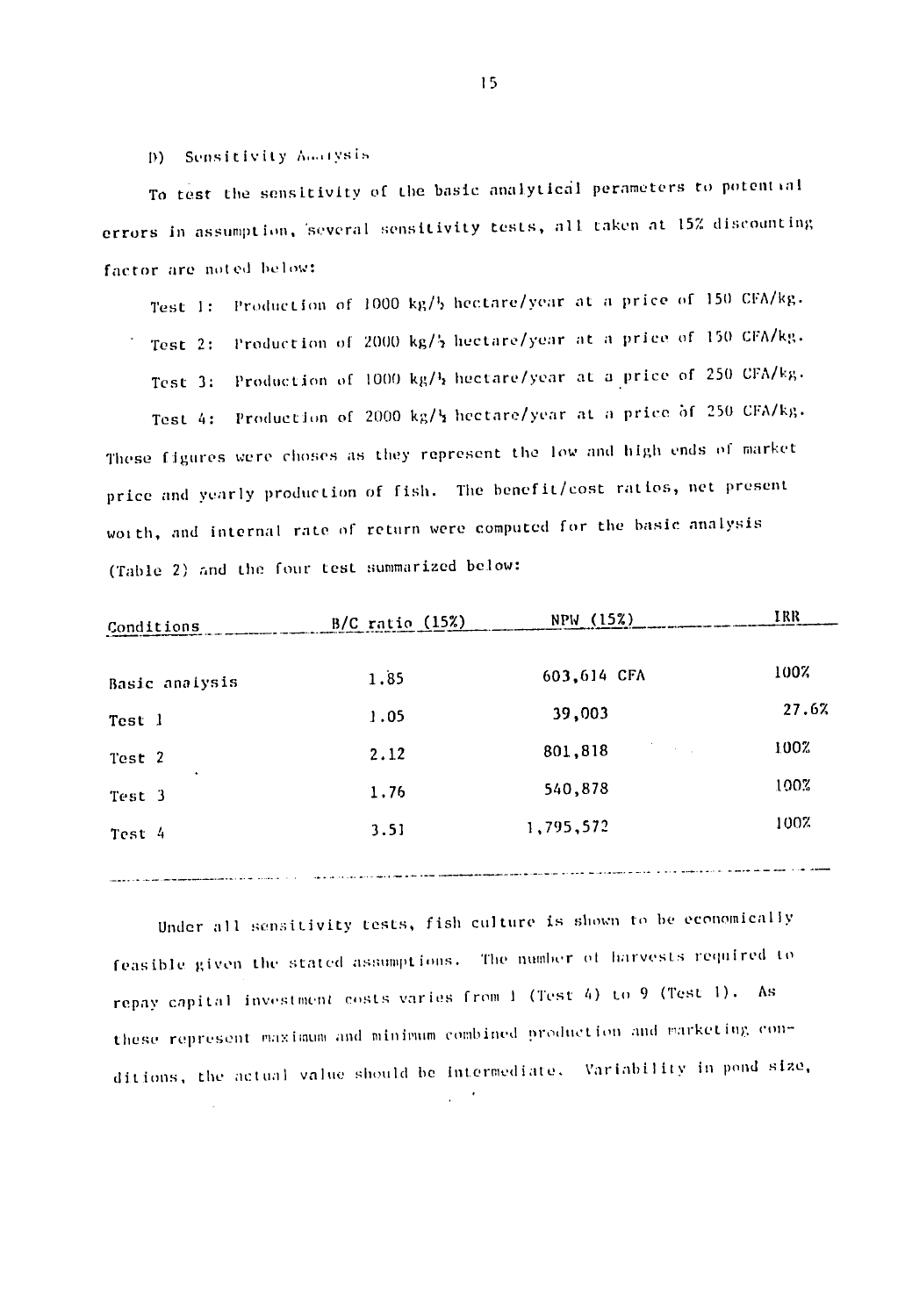demand for Lish and production should vary in the region presently covered by the projec<sup>t</sup>, although it is doubtful that all variables will minimize and prove *the endeavor* unfeasible on a regular basis.

#### **RECOMMhENDAT** IONS

## General Direct ions

The introduction of fish culture into the Fleuve Region is marked with exciting promise. Based on its apparent economic feasibility, the interested generated among villagers and government officials, the relative ease of Jategration into existing agricultural operations, and the accomplishments of the project to date, continued and expanded project support i, warranted.

The project is in a formative stage. Until clearer answers are obtained concerning such matters as marketing, productivity, and organization, expansion should proceed at a cautious pace. At this time, it is important tor project structures and methodology to remain flexible, trying new ideas and adapting to differing circumstances. Close monitoring of the project should **be** continued along with on-going e"aluation.

#### *I'I t.* **Or.** iaztion

The commitmnts, responsibilities, and working relationships of **SAED,**  Eaux et Forêts, Peace Corps, U.S.A.I.D. and the village cooperatives should be delineated and officially agreed upon. As project directions and oppor unities become more clearly defined, agreements can *be* renegotiated.

A discussion of these parameters for each organization follows: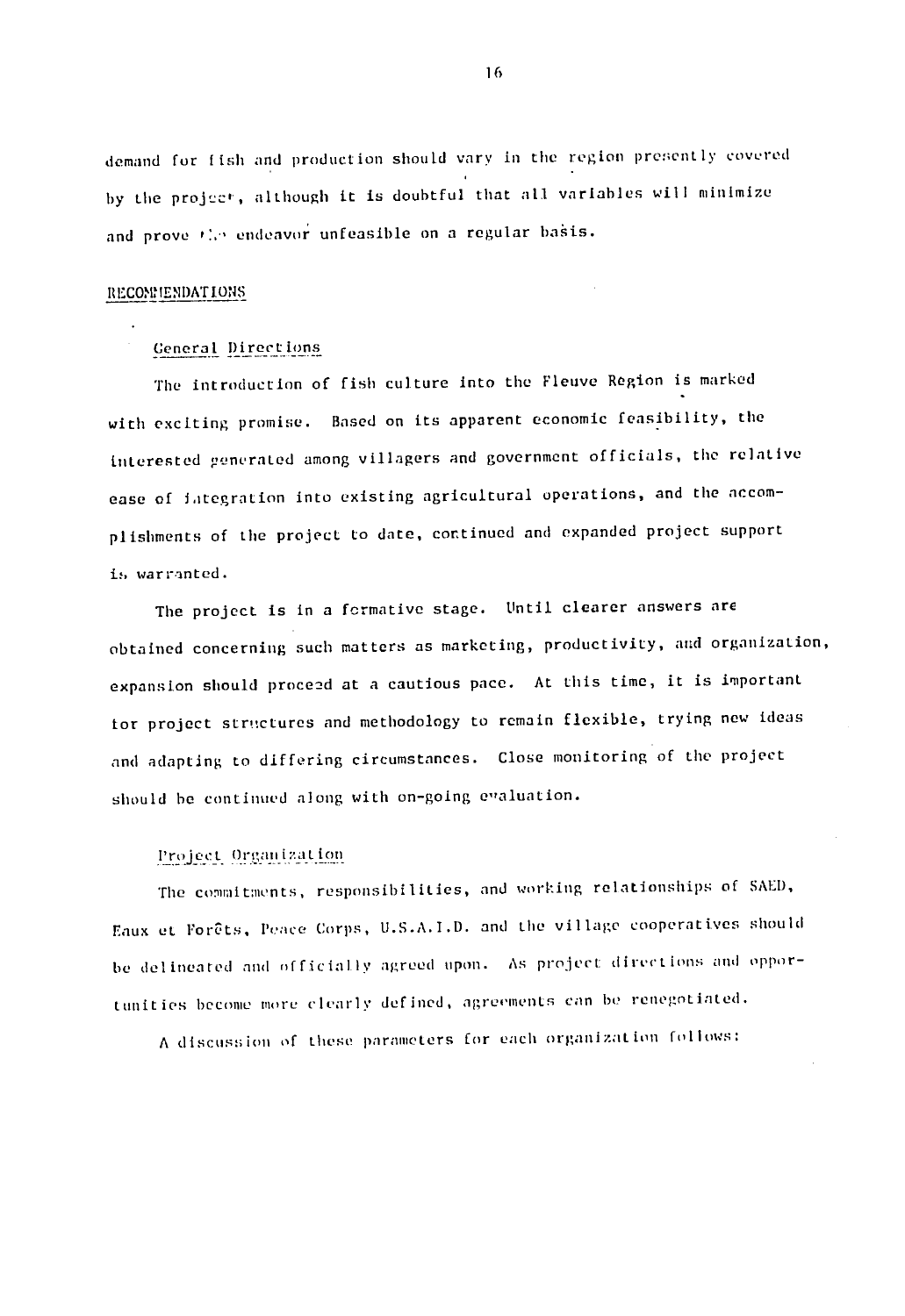**A) SAED** 

SAED has entered into no formal association with the project yet has provided extensive support for the project on an informal basis. SAED should be fully informed of the current status of the project and of any intentions to continue and/or intensify present efforts.

The land, machinery, and irrigation facilities necessary for the implementation of fish culture in the Fleuve region are all controlled by SAED. To establish fish culture within the scheme of agricultural development for the Fleuve region, a formal agreement includit., SAED in the project must **he** reached.

SAED's obligations should include providing the following basic items:

- 1. Land. If site expansion is considered, land should be set aside in order that ponds are not in scattered locations with respect to the workers attending them.
- 2. Machinery **for** pond construction. Progress was hampered during the initial two years of the project by the lack of available machinery.
- Ponls should have ace'ss; to **a"** adlerilat.c **:umliiv of** fresh 3. Water. water on a year around basis.

SAED's role in the implementation of fish culture can be patterned after its current orrangements for rice and tomato production. Perimete orgai zation **i <sup>f</sup>***Qr* with respect **to** managt ri;al rvsponil **I**i it *iUs* and *financial obligations.* The large western perimeters of Richard Toll, Dagana, and Nianga have centralized pumping units and require intensive SAED management. The extern perimeters, with fields irrigated by small pumps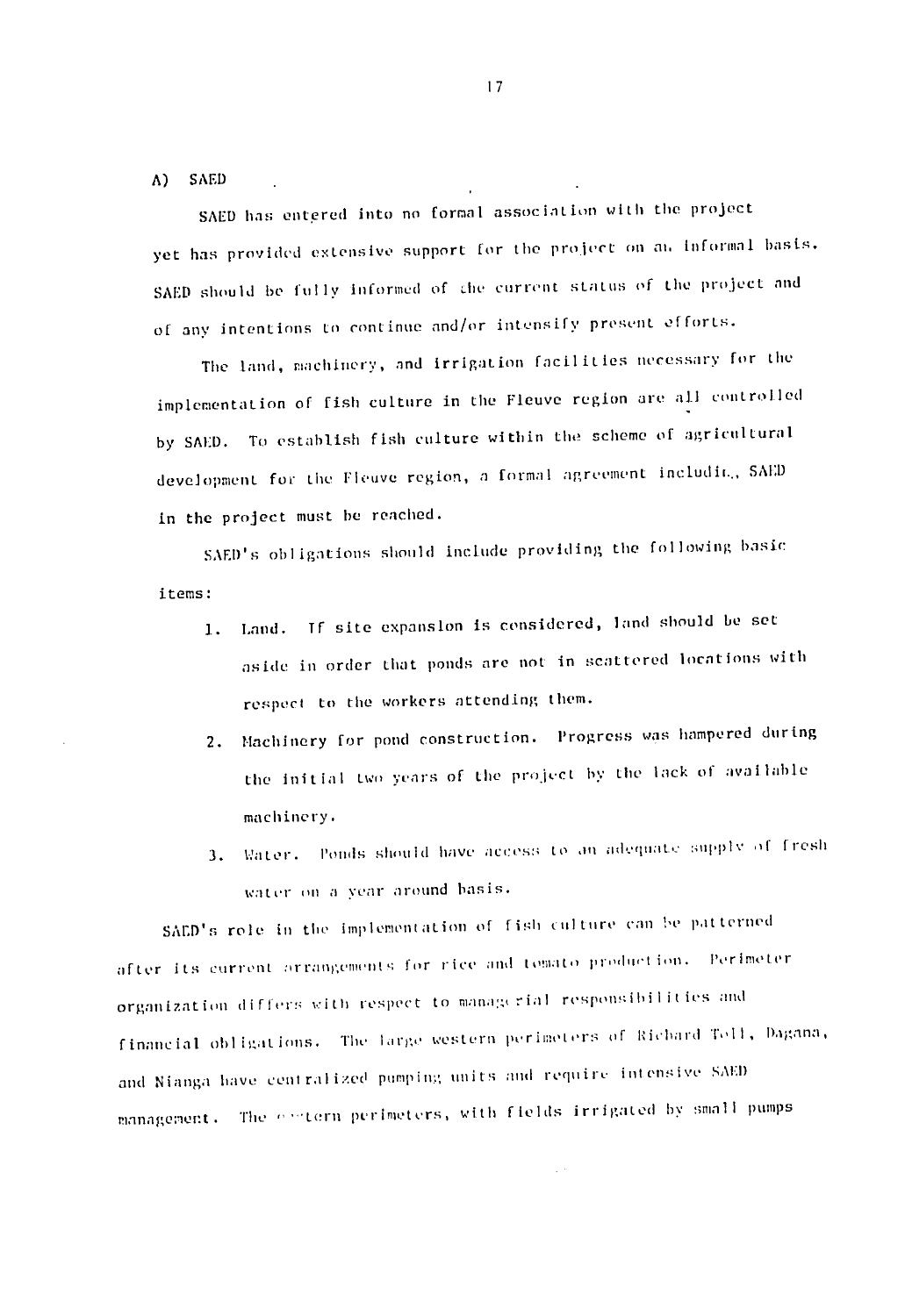placed along the river, are much less dependent on SAED management. As a result, financial arrangements for the implementation of fish culture will likely vary by perimeter.

SAED may choose to invest in fish ponds and receive a return on their investment from each harvest. The establishment of a revolving fund for credit could provide the funds necessary for construction and management. An alternative pattern for development would be for the cooperative to raise the necessary capital. SAED would be paid for digging the pond and would receive adequate operating cost coverage.

A working relationship between SAED and the farmer or cooperative is needed in terms of integrating fish culture as a crop. Both parties will be interested in realizing a profit and developing a mutually beneficial relationship of pond construction and fish production. A business arrangement balancing construction and operational cost payments against production and marketing yields must be agreed upon.

Precise costs to be assessed by SAED are difficult to quantify at this time. Leaving room for future adjustments, an agreement can be arrived at that will make fish culture a profitabie venture for both SAED and the village cooperative.

B. Eaux et ForCts

U.S.A.1.D. project funds should continue to be channelled through Eaux et Forêts. Eaux et Forêts should provide effective coordination of regional fish culture activities.

Eaux et Forêts should continue to provide qualified agents as counterparts to Peace Corps Volunteers. Given sufficient experience, a

A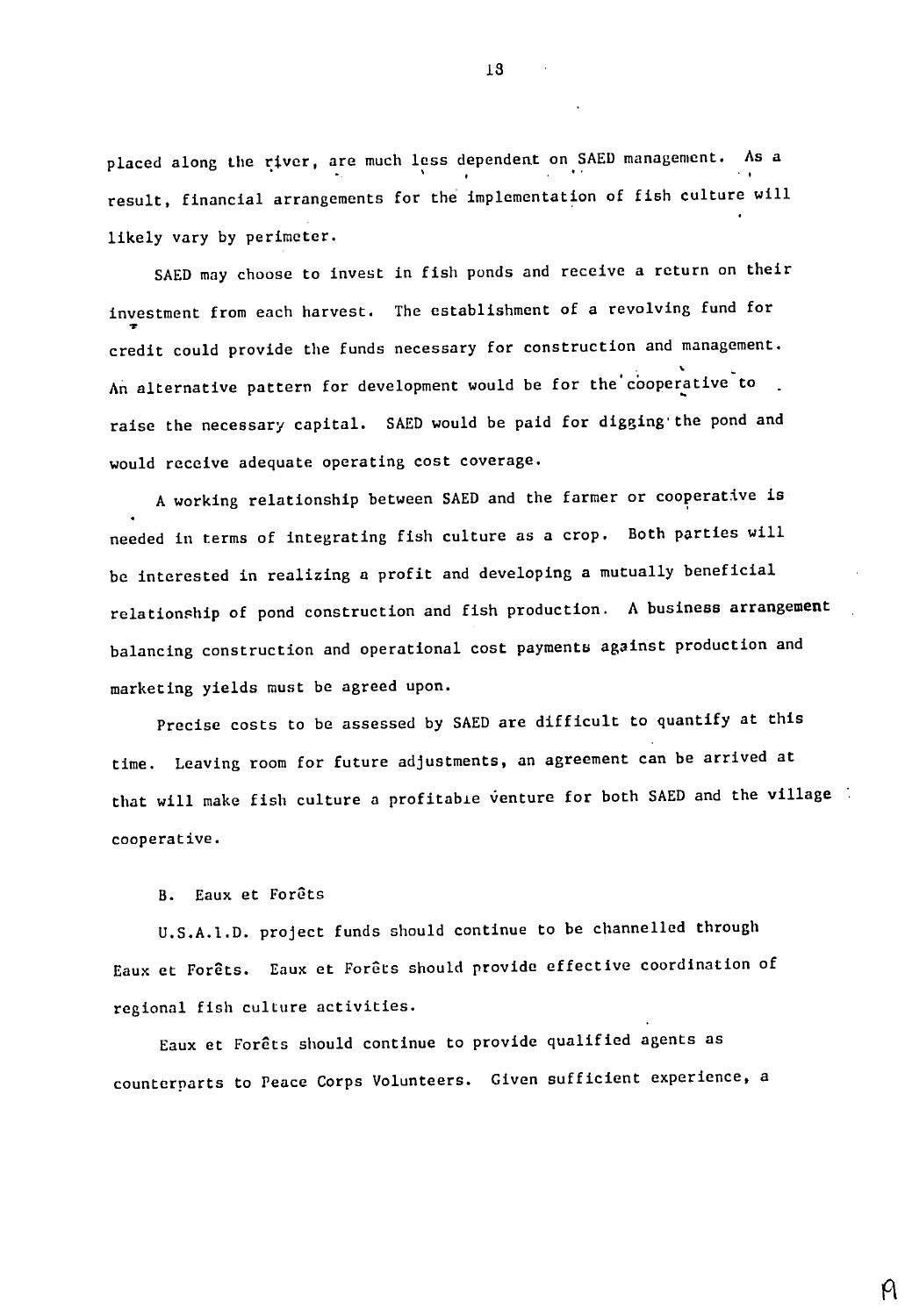counterpart will he **able Lo** continue serving as an extension agent. providing technical advice on *Iis* own. The number of counterparts should correspond with the duties they will **he** expected to assume.

The duties of the counterpart are extremely important. lie is *responsible*  for monitoring pond management on a daily basis. He must be present at stocking to see that f ish receive proper handling and Lhat **the** vorrect number of fish are stocked. lie must also **be** present at all harvests to insure that proper records are taken and that the fish are properly accounted for and marketed.

The project director stationed at Richard Toll should be responsible for the supervision of counterparts.

**C)** Peace Corps.

Peace Corps will be expected to field qualified fisheries Volunteers. Volunteers have traditionally done this **type** of work in fisheries **programs**  in the developing nations with demonstrated success.

The demands placed on a Volunteer should take into account the time it takes to integrate into a new culture and begin to work effectively. A reasonable estimate of four ponds could be constructed by a first year Volunteer given adequate material support. Second year *Volunteers* will be concerned with management and construction. Third year Volunteers will be  $\mathbf r$ esponsible for the supervison and support of first and second year Volunteers as well as assuming management duties for as many as twelve ponds. Thes**e** Resource Volunteers should have a pick-up truck placed at their disposal. The Volunteer posted at the station should be a senior Volunteer and be given **the** ImsLlon of *Volunlteer* Leader.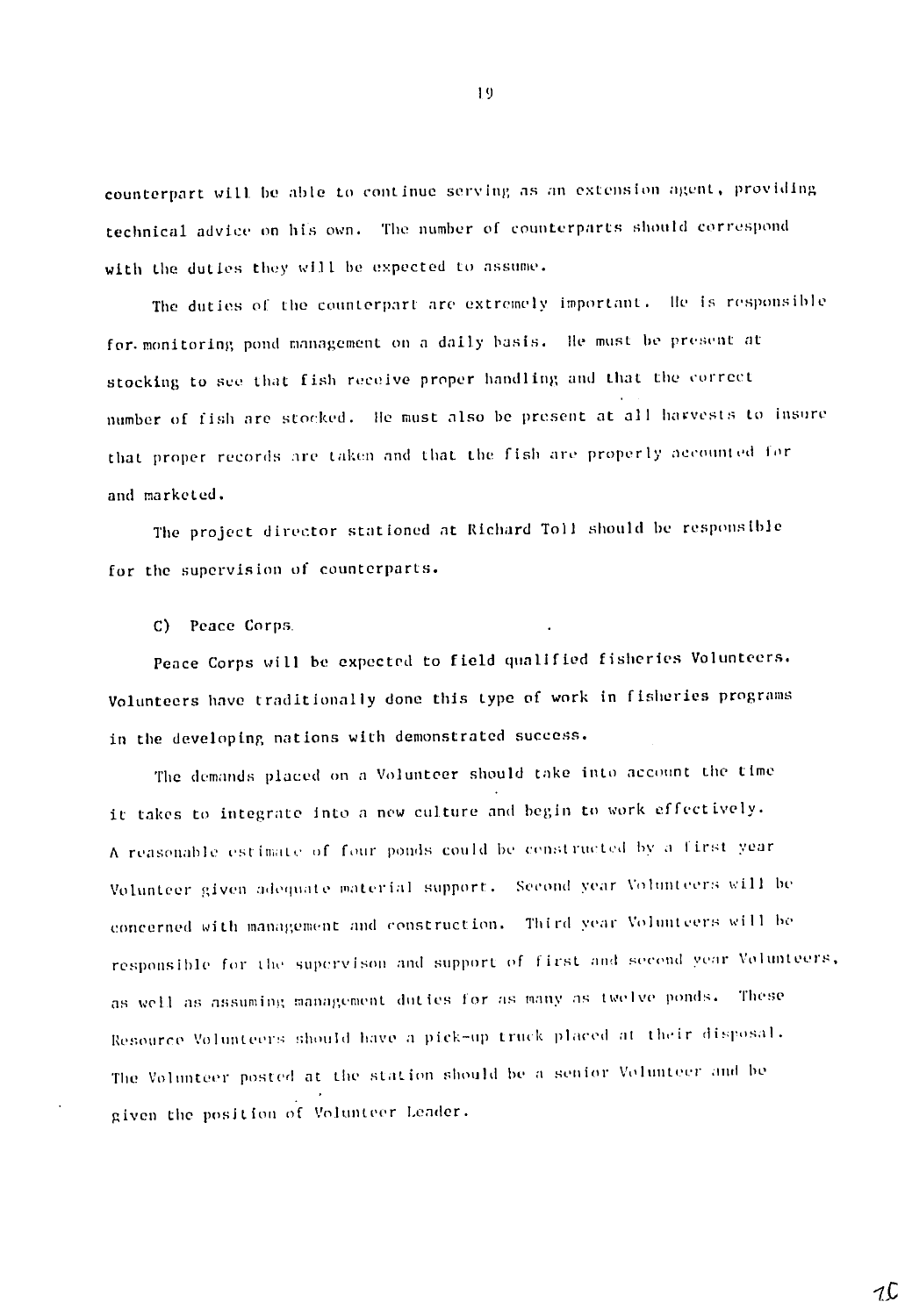Peace Corps has the capacity to provide from five to twenty Volunteers per year as dictated by project funding levels and expansion needs. Volunteei will be encouraged to extend for a third year; historically fifty percent of Peace Corps Fisheries Volunteers stationed world-wide do extend. Project expansion will not exceed Peace Corp's ability to supply personnel for some time.

**D) U.S.A.l.D.** 

Financial assistance can be used **by** the project in a variety of ways, including financing for:

- 1. Constructing a demonstration pond at each new site or the establishment of a system of revolving credit through SAED.
- 2. Transportational needs of Volunteers and counterparts (motorcycles, pick-up trucks, gas, parts).
- **3.** Equipment: surveying levels, nets, tools.
- 4. Station expansion

(\$100,000 to 200,000) For the next two years, current funding levels should prove adequate. Continued funding levels will be dependent 'pon the desired intensity of expansion.

## E. Village Cooperatives

Care must be taken to establish fish culture as a profitable business for the entire cooperative. Pond returns wi!I need to reward each member sufficiently according to his contribution. If the cooperative is large, management duties will likely be assumed by a small group who would receive a greater share to the returns. Expansion should not entail a rapid construction of many poods in-scattered villages, but a concentrated effort to develop each new site on secure financial footing.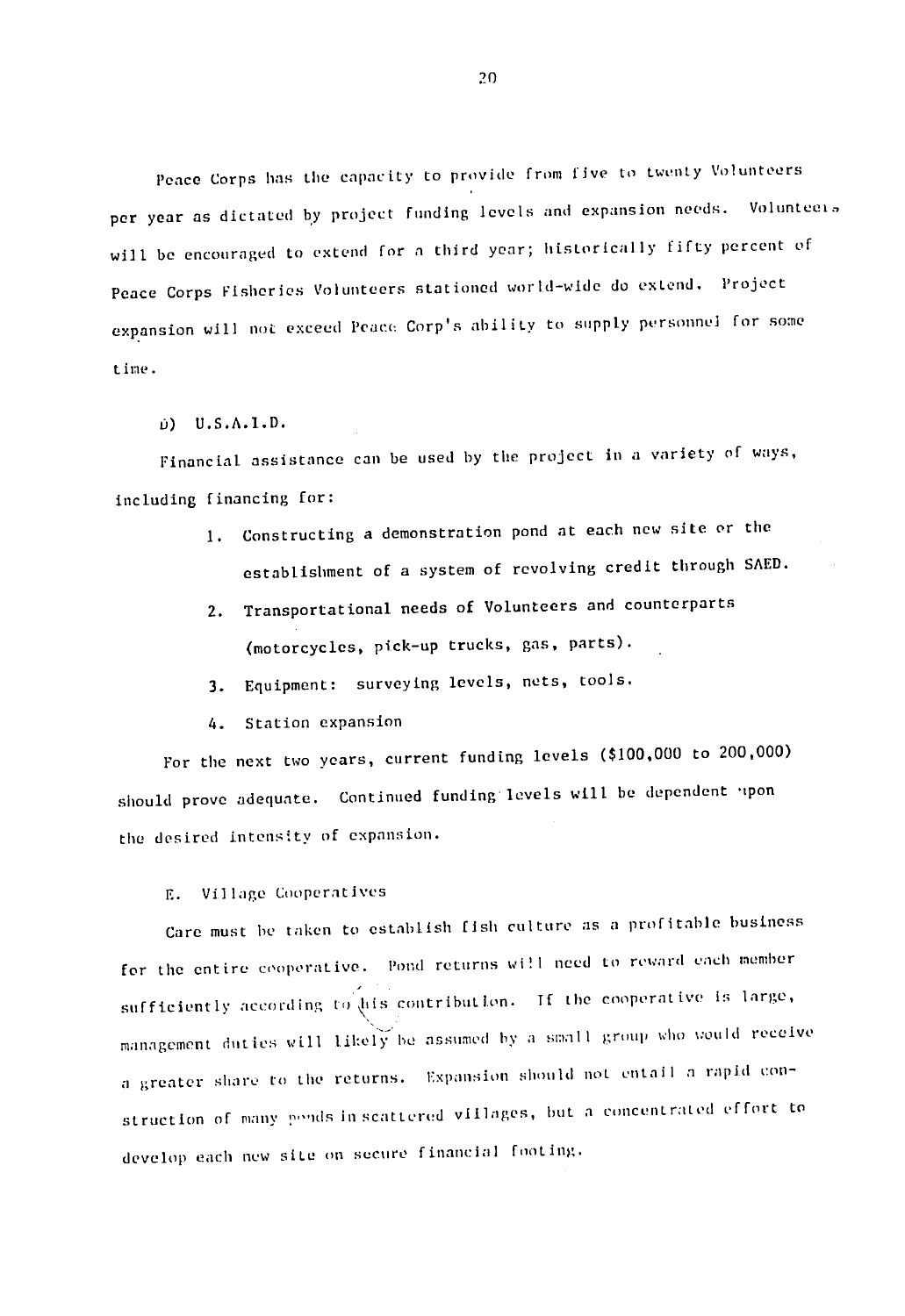Decisions concerning cooperative membership, organization, and the division of labor have been successfully made by each village involved. Villages should continue to determine their independent courses for fish culture development.

### Richard Toll Fish Station

The Richard Toll station has a current capacity to supply fingerlings for fifty to one hundred ponds annually. This assumes that fingerling demand is spread equally throughout the year which is not the case with a youn developing program. A greater fingerling production capacity is *needed.*  Ponds needed for experimental research and training purposes are not available and all ponds are currently employed in fingerling production.

## Expansion into other Regions of Senegal

in 1977 I visited the Fleuve, Thiès, Diourbel, Sine-Saloum and Casamance regions. The potential for fish culture in other regions does not approach that in the Fleuve. Generally this is due to a lack of infrastructure for fish culture including water and land. Expansion of this activity Into other regions would be inadvisable at this time.

# lanae een t

#### A) Stocking rates

Present sampling indicates no difference in growth rates between ponds stocked at 1.25 fish per square meter and ponds stocked at 1.7 fish per square meter. The stocking rate should be in<mark>creased to 3.0 fis</mark>h per square meter. If subsequent growth rates are not lowered, fish should be stocked at <mark>even</mark>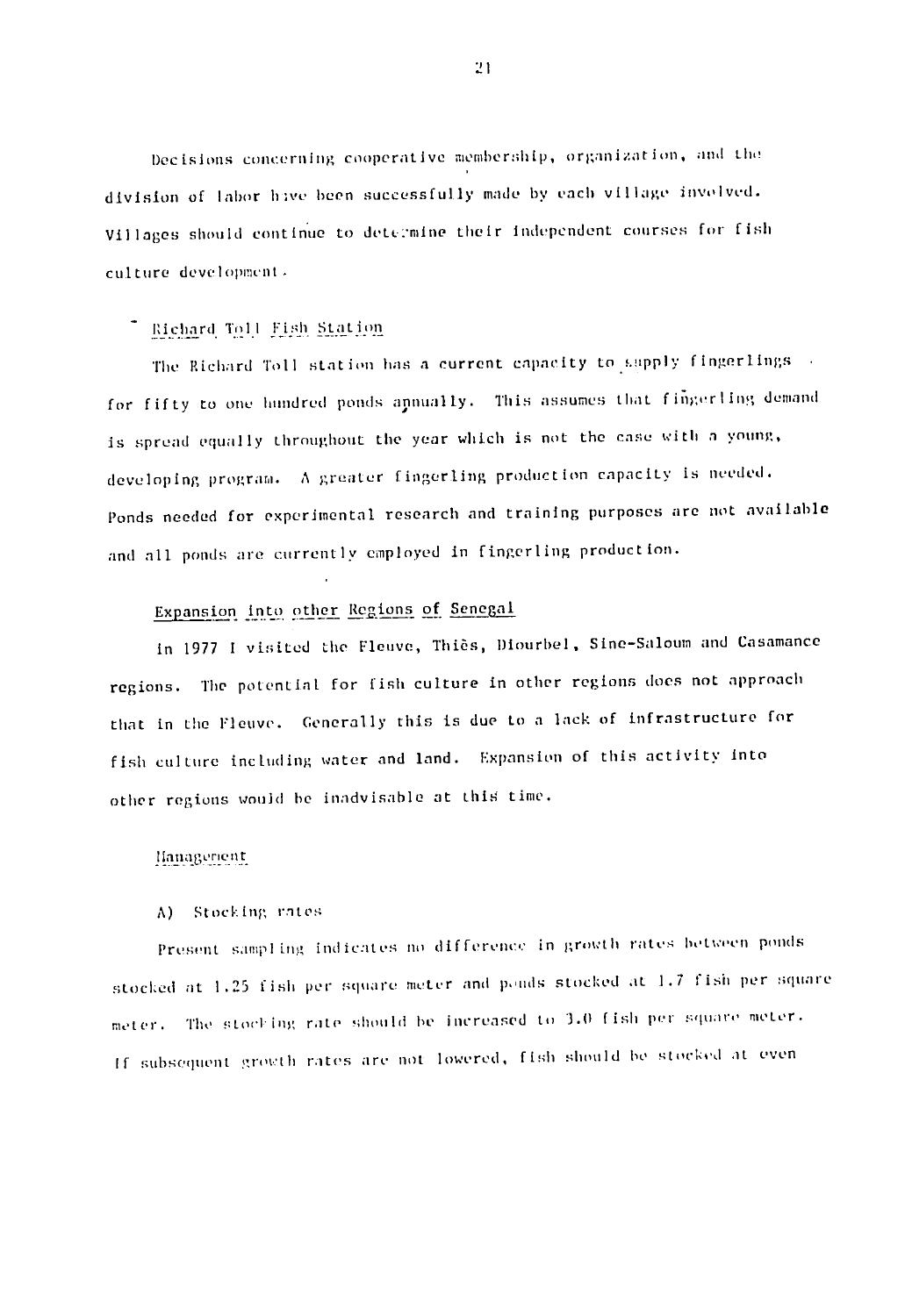higher densities. An increase of fish from 2 to 3 per square meter should increase production from 1 ton/harvest/1/2 hectare pond to 1.5 tons.

Mode Julian B) Fertilizing

Inorganic fertilizers are inexpensive and readily available. The growth of fish from this energy input should be maximized. Composting of manure, rice straw, tomato vines, and other organic wastes should supplement fertilization by inorganics. Fertilizing will increase production three to five fold over production in ponds receiving no management. tu lut

C) Feeding

Feeding is important for maximum production. The Fleuve region, however, is scarce on fish food material. Adequate sources of food need to be identified, prices set, and procurement procedures arranged. The cost effectiveness of feeding will need to be determined. Production by fertilization with only a minimal reliance on external food supplies may be necessary for a large-scale program.

Feeding has an important motivational value for the farmer and should be continued if only at a low level. Satisfaction and a sense of responsibility are derived from seeing fish fed daily.

D) Species of fish

The project should concentrate on Tilapia nilotica monoculture. No other species of fish has as few management problems with as great a production potential. Polyculture should be avoided. The difficulties involved with its control and the degree of potential harm outweighs any intended benefit.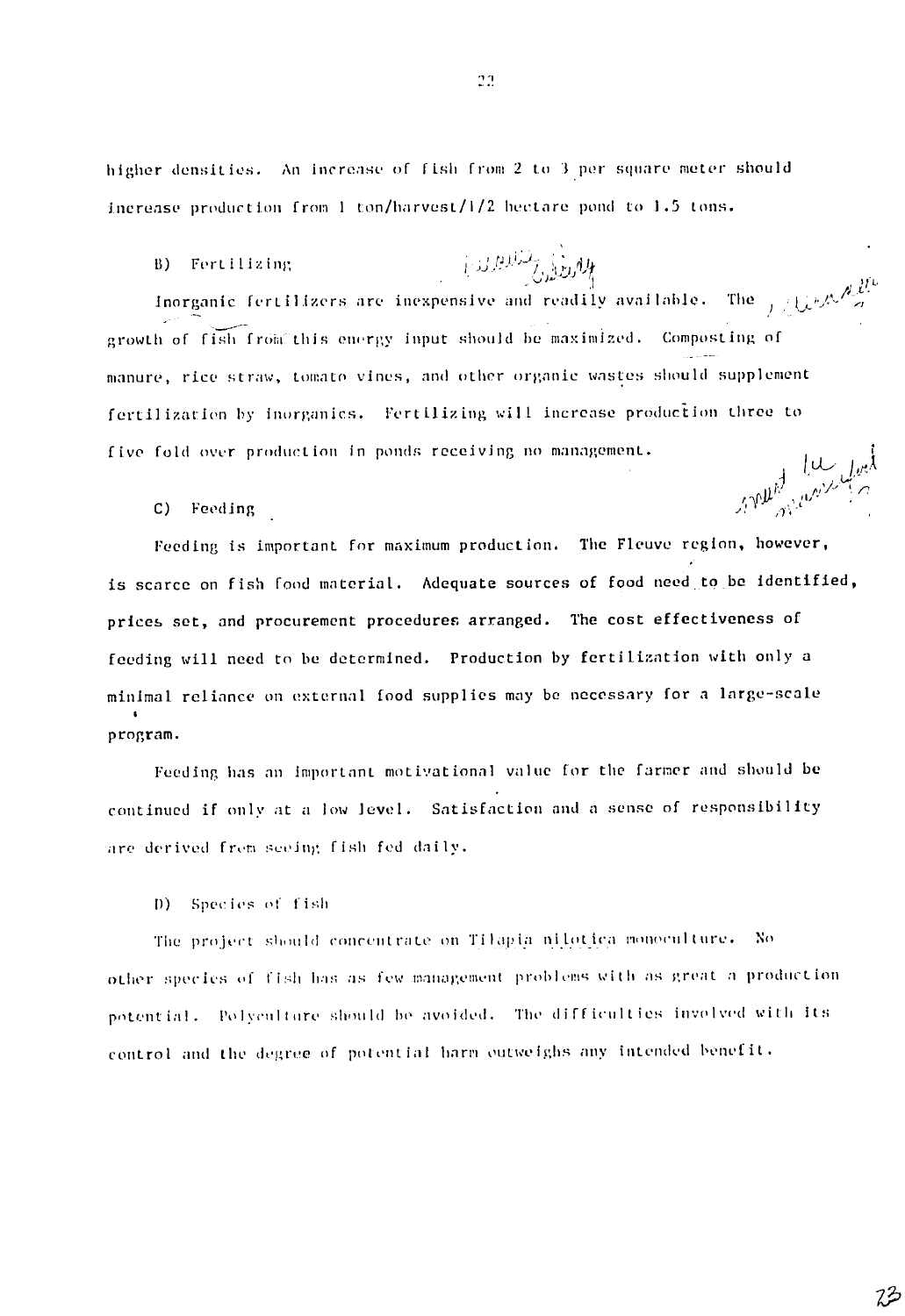### **E.**  Harvesting

The production of fingerlings will dictate the point at which the pond will need to **be** harvested. The rate **of** growth is slowed, then halted, **by**  overproduction of fingerlings by Tilapia in a pond environment. Growth must be achieved through good management practices before the fish reach breeding maturity.

### F. Cage Culture

Cage culture **is** an exciting idea for the utilization of large bodies of water when other fish culture methods are impractical. There are, however, many serious drawbacks. **I** cannot name a single farmer who stayed with cage culture and is still in business. Not least among the problems involved, cage culture requires feeding fish a complete diet feed, a non-existing commodity in Senegal.

 $7<sup>\lambda</sup>$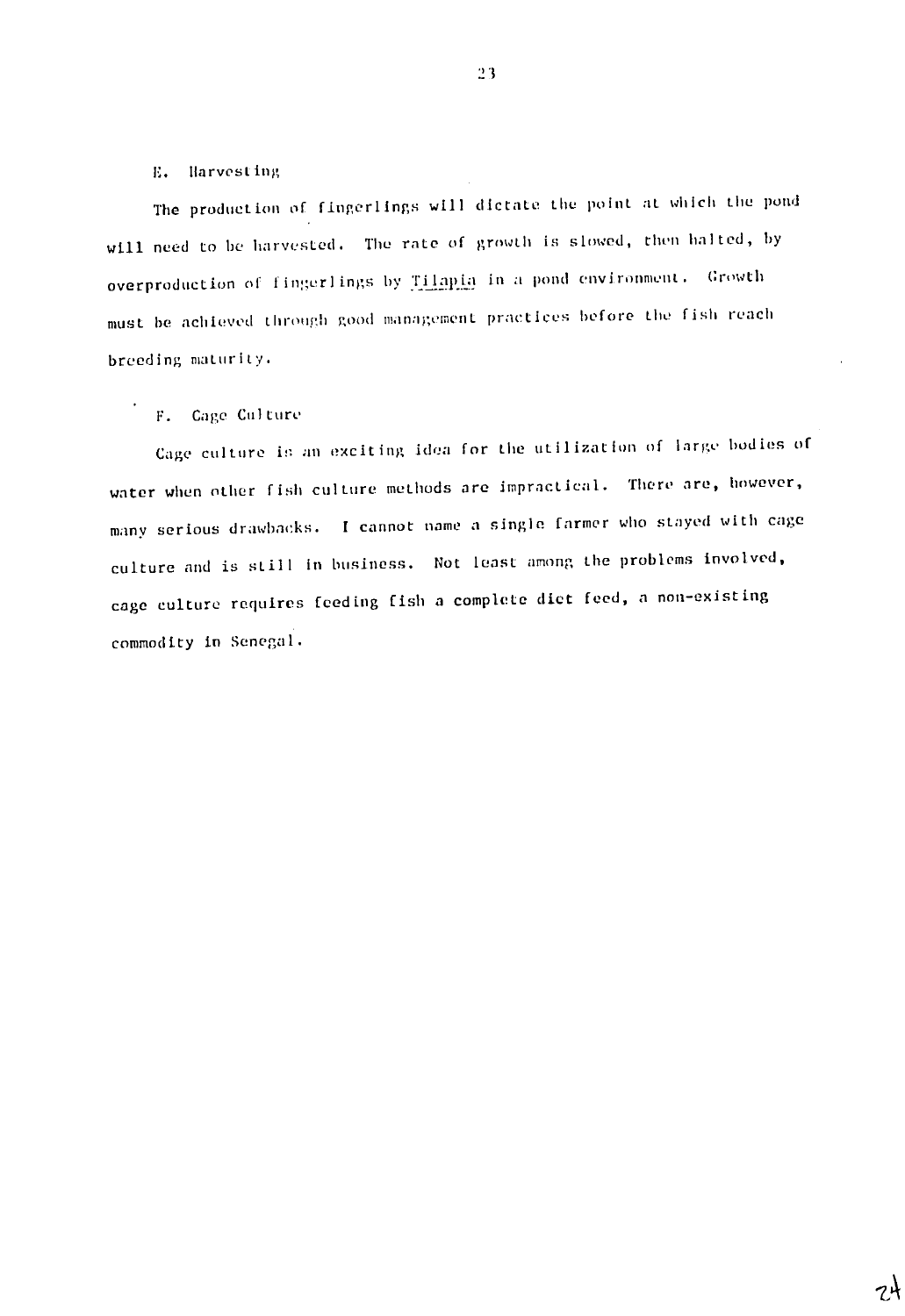#### CONCLUSION

Fish culture in the Fleuve region of Senegal has great potential- $$ as great as any area of Africa I have visited. The infrastructure located on Irrigated perimeters readily lends itself to fish culture and village cooperatives are doing an excellent job of managing fish ponds.

To the extent possible, **the** project should be aimed at the village cooperative in order to establish a self-sufficient system **of** fish ponds. Use of local funds and materials should be maximized and outside inputs kept to **a** minimum.

It is hoped that this report can initiate a dialogue between U.S.A.I.D., Peace Corps, Eaux et Forêts and SAED toward delineating the future of fish culture as a technology in the Fleuve region. While the Initiative appears both socially and economically feasible, this assessment is based on several organizational "glvens" that have yet to be officially agreed upon.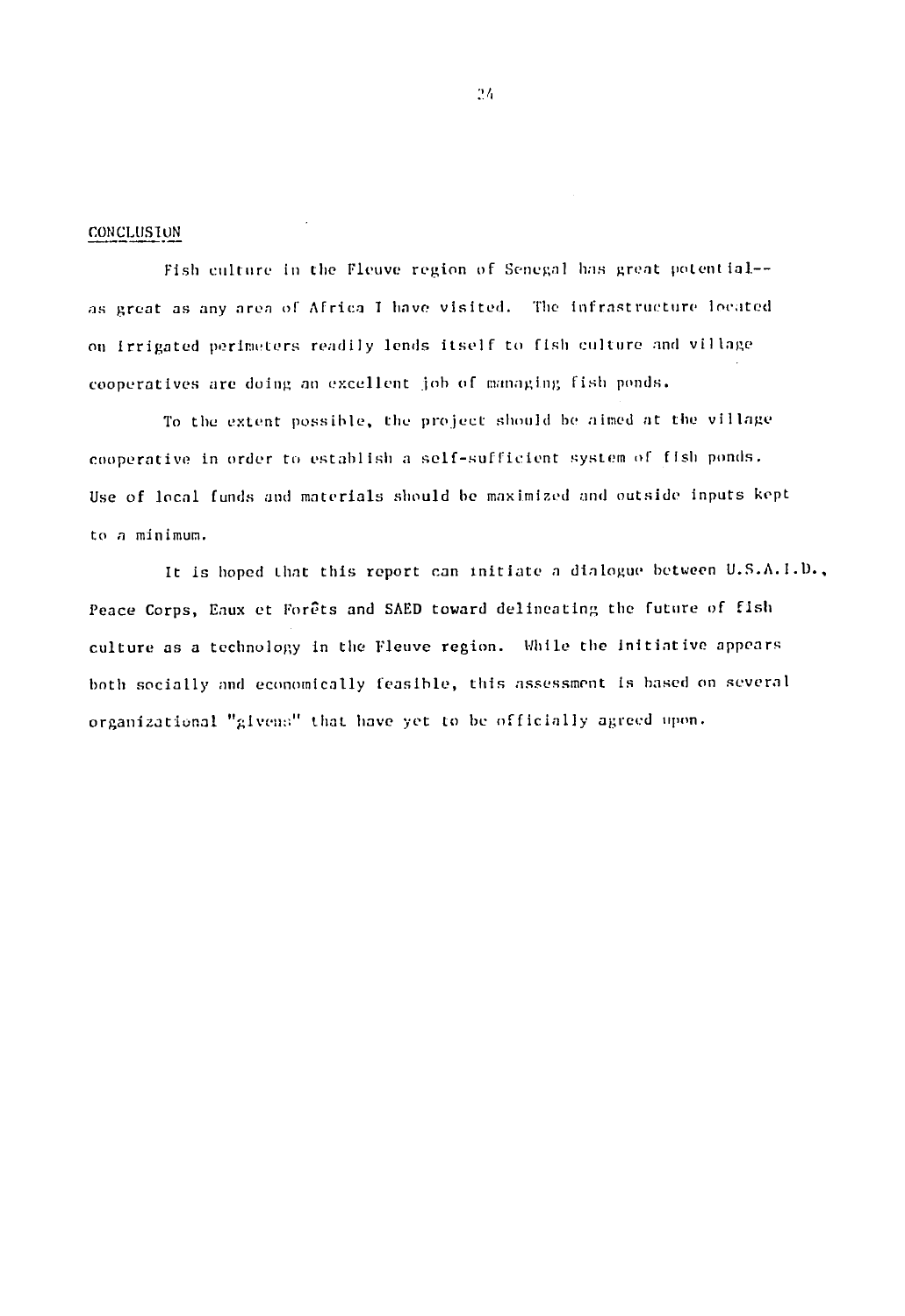# **ANNEX A**

# ITINERARY

| February 15, 1981 |  | Leave Norman Oklahoma                                                                                                                                                                                                                                                                                                                                                                              |
|-------------------|--|----------------------------------------------------------------------------------------------------------------------------------------------------------------------------------------------------------------------------------------------------------------------------------------------------------------------------------------------------------------------------------------------------|
| February 16       |  | Arrive Dakar<br>Meet Ken Barber, APCD/Environmental projects<br>Lorraine Isaac, PCD<br>Joe Salvo, AID<br>Ted Kasckow, PCV<br>Maura Sene, APCD/Administratio<br>Alioune Ndiaye, APCD/Public Administration<br>Kirk Miller, RMO                                                                                                                                                                      |
| February 17       |  | Meet with: Floyd Spears, Hgmt Officer/AlD<br>Lance Jepson AID/AGR<br>David Shear, AID/S Director<br>Ken Barber, APCD<br>Celestine Diallo, APCD/Education<br>Felipe Tejeda, APCD/Rural Development                                                                                                                                                                                                  |
| February 18       |  | Meetings with: Joe Salvo, AID<br>Ken Barber, APCD<br>Abdoul Oumar FALL, Eaux et Forêts assistant to<br>Director<br>Ted Kasckow, PCV<br>Andrea Hough, PCV<br>Charles Chopak, PCV<br>Papa Sy, Chef de Section Dagana and Acting Fisheries<br>project coordinator in Richard Toll for<br>Eaux et Forêts.                                                                                              |
| February 19       |  | Visit Fish station in Richard Toll and perimeter<br>of Dagana (villages of Gaya and Ndiarème)<br>Meetings with: Mr. Samba Fall, SAED/Chef de<br>Périmètre Dagana<br>Hodune Guéye, Chef of Fish groupment<br>Amadou Moctar Diop, President fish cooperative                                                                                                                                         |
| February 20       |  | Visit perimeters of Guede and Nianga and villages<br>of Guédé Chantier, Gamadji, and Nianga.<br>Meetings with: Assane Diop, Agent technique Eaux<br>et Forêts, Guédé Chantier<br>Mr. Diatta, SAED/Chef de Périmèter Guédé<br>Ousman Derry, Agent technique Eaux et Forêts,<br>Gamadji<br>Ousman Sy, SAED/Chef de Périmèter Nianga<br>Andrea Hough, PCV<br>Bennett Buckles, PCV<br>Cindy Bower, PCV |